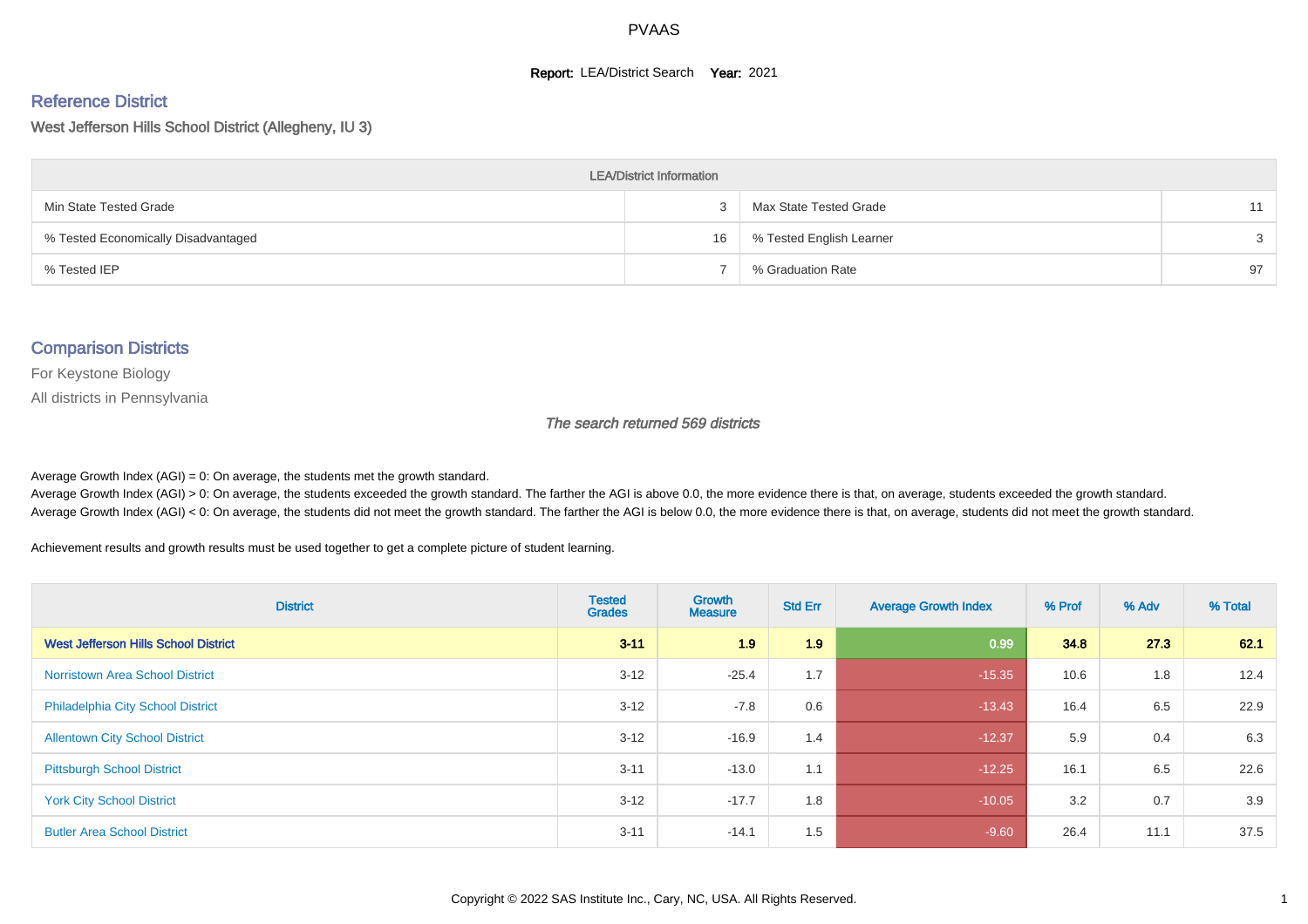| <b>District</b>                                    | <b>Tested</b><br><b>Grades</b> | <b>Growth</b><br><b>Measure</b> | <b>Std Err</b> | <b>Average Growth Index</b> | % Prof | % Adv   | % Total |
|----------------------------------------------------|--------------------------------|---------------------------------|----------------|-----------------------------|--------|---------|---------|
| <b>West Jefferson Hills School District</b>        | $3 - 11$                       | 1.9                             | 1.9            | 0.99                        | 34.8   | 27.3    | 62.1    |
| <b>Muhlenberg School District</b>                  | $3 - 10$                       | $-17.8$                         | 1.9            | $-9.34$                     | 12.4   | 4.6     | 17.0    |
| <b>North Hills School District</b>                 | $3 - 11$                       | $-15.8$                         | 1.8            | $-8.84$                     | 26.4   | 19.8    | 46.2    |
| <b>Cheltenham School District</b>                  | $3 - 11$                       | $-17.6$                         | 2.0            | $-8.74$                     | 24.4   | 8.3     | 32.6    |
| <b>Williamsport Area School District</b>           | $3 - 11$                       | $-11.7$                         | 1.4            | $-8.29$                     | 18.2   | 10.5    | 28.7    |
| <b>West Side CTC</b>                               | $9 - 10$                       | $-32.0$                         | 3.9            | $-8.16$                     | 5.9    | 0.0     | 5.9     |
| Ambridge Area School District                      | $3 - 12$                       | $-19.4$                         | 2.5            | $-7.64$                     | 23.2   | 5.6     | 28.9    |
| <b>Lancaster School District</b>                   | $3 - 12$                       | $-10.0$                         | 1.4            | $-7.22$                     | 9.0    | 3.9     | 12.8    |
| <b>Greater Latrobe School District</b>             | $3 - 11$                       | $-14.1$                         | 2.0            | $-7.14$                     | 41.0   | 12.6    | 53.6    |
| <b>York Co School Of Technology</b>                | $9 - 12$                       | $-10.9$                         | 1.6            | $-6.79$                     | 22.6   | 4.0     | 26.6    |
| <b>Hempfield Area School District</b>              | $3 - 12$                       | $-10.2$                         | 1.6            | $-6.37$                     | 28.1   | 19.2    | 47.3    |
| <b>Kennett Consolidated School District</b>        | $3 - 11$                       | $-10.4$                         | 1.7            | $-6.27$                     | 28.7   | 14.0    | 42.7    |
| <b>Big Beaver Falls Area School District</b>       | $3 - 11$                       | $-17.9$                         | 2.8            | $-6.27$                     | 9.4    | 2.8     | 12.2    |
| <b>New Castle Area School District</b>             | $3 - 12$                       | $-13.6$                         | 2.3            | $-5.99$                     | 17.6   | 2.0     | 19.5    |
| <b>Coatesville Area School District</b>            | $3 - 11$                       | $-9.5$                          | 1.6            | $-5.81$                     | 12.8   | 3.3     | 16.2    |
| <b>Central Cambria School District</b>             | $3 - 11$                       | $-12.7$                         | 2.3            | $-5.61$                     | 19.4   | 7.4     | 26.9    |
| <b>Aliquippa School District</b>                   | $3 - 11$                       | $-20.0$                         | 3.6            | $-5.54$                     | 1.7    | 0.0     | 1.7     |
| <b>Frazier School District</b>                     | $3 - 11$                       | $-18.9$                         | 3.4            | $-5.49$                     | 18.3   | 1.4     | 19.7    |
| <b>Lincoln Park Performing Arts Charter School</b> | $7 - 11$                       | $-14.9$                         | 2.7            | $-5.45$                     | 39.3   | 8.9     | 48.2    |
| <b>Washington School District</b>                  | $3 - 11$                       | $-15.9$                         | 2.9            | $-5.44$                     | 12.9   | 1.7     | 14.7    |
| Philadelphia Academy Charter School                | $3 - 11$                       | $-14.7$                         | 2.7            | $-5.42$                     | 21.6   | $3.9\,$ | 25.5    |
| <b>Bristol Township School District</b>            | $3 - 11$                       | $-7.4$                          | 1.4            | $-5.32$                     | 13.8   | 4.6     | 18.4    |
| <b>Wilkes-Barre Area School District</b>           | $3 - 11$                       | $-12.4$                         | 2.4            | $-5.18$                     | 14.2   | 3.7     | 17.9    |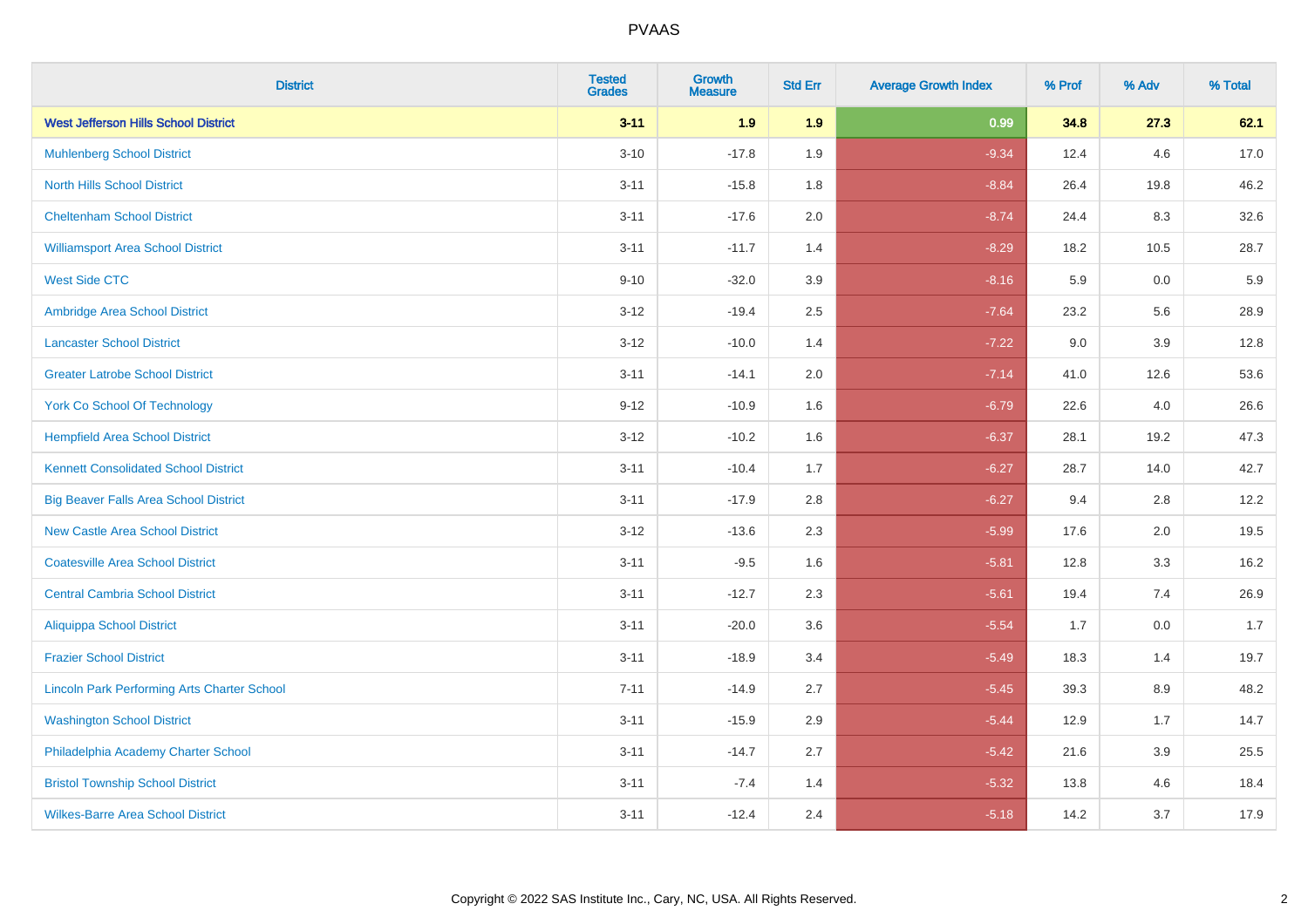| <b>District</b>                                   | <b>Tested</b><br><b>Grades</b> | <b>Growth</b><br><b>Measure</b> | <b>Std Err</b> | <b>Average Growth Index</b> | % Prof | % Adv   | % Total  |
|---------------------------------------------------|--------------------------------|---------------------------------|----------------|-----------------------------|--------|---------|----------|
| <b>West Jefferson Hills School District</b>       | $3 - 11$                       | 1.9                             | 1.9            | 0.99                        | 34.8   | 27.3    | 62.1     |
| <b>East Lycoming School District</b>              | $3 - 11$                       | $-10.9$                         | 2.1            | $-5.08$                     | 22.5   | 8.2     | $30.8\,$ |
| Meyersdale Area School District                   | $3 - 11$                       | $-16.1$                         | 3.3            | $-4.94$                     | 20.3   | 5.8     | 26.1     |
| <b>Trinity Area School District</b>               | $3 - 11$                       | $-8.7$                          | 1.8            | $-4.87$                     | 20.9   | 9.8     | 30.8     |
| <b>Executive Education Academy Charter School</b> | $3 - 10$                       | $-14.6$                         | 3.0            | $-4.81$                     | 8.5    | 1.2     | 9.8      |
| <b>Chartiers-Houston School District</b>          | $3 - 10$                       | $-16.5$                         | 3.5            | $-4.79$                     | 26.3   | 6.6     | 32.9     |
| <b>West Mifflin Area School District</b>          | $3 - 12$                       | $-11.9$                         | 2.5            | $-4.77$                     | 15.9   | 4.0     | 19.9     |
| Lehigh Valley Charter High School For The Arts    | $9 - 10$                       | $-11.8$                         | 2.5            | $-4.76$                     | 28.9   | 5.7     | 34.6     |
| <b>Girard School District</b>                     | $3 - 11$                       | $-12.3$                         | 2.6            | $-4.76$                     | 29.7   | 18.9    | 48.6     |
| <b>Neshannock Township School District</b>        | $3 - 10$                       | $-12.5$                         | 2.7            | $-4.73$                     | 29.0   | 13.0    | 42.0     |
| <b>Fannett-Metal School District</b>              | $3 - 11$                       | $-22.3$                         | 4.8            | $-4.65$                     | 16.4   | 6.6     | 23.0     |
| <b>Derry Area School District</b>                 | $3 - 11$                       | $-11.8$                         | 2.6            | $-4.53$                     | 34.8   | 6.1     | 40.9     |
| <b>Northwestern School District</b>               | $3 - 11$                       | $-14.6$                         | 3.2            | $-4.51$                     | 32.5   | 13.7    | 46.2     |
| <b>Dunmore School District</b>                    | $3 - 11$                       | $-12.2$                         | 2.7            | $-4.51$                     | 15.0   | 5.3     | 20.4     |
| <b>Hanover Public School District</b>             | $3 - 11$                       | $-12.4$                         | 2.7            | $-4.50$                     | 22.7   | 6.2     | 28.9     |
| Jim Thorpe Area School District                   | $3 - 11$                       | $-10.9$                         | 2.4            | $-4.48$                     | 19.5   | $6.0\,$ | 25.5     |
| <b>Greenville Area School District</b>            | $3 - 11$                       | $-13.2$                         | 3.0            | $-4.45$                     | 32.1   | 4.6     | 36.7     |
| <b>Chambersburg Area School District</b>          | $3 - 11$                       | $-5.6$                          | 1.3            | $-4.42$                     | 24.2   | 15.2    | 39.4     |
| <b>General Mclane School District</b>             | $3 - 11$                       | $-10.7$                         | 2.4            | $-4.40$                     | 34.0   | 15.6    | 49.6     |
| <b>Big Spring School District</b>                 | $3 - 11$                       | $-9.8$                          | 2.3            | $-4.32$                     | 23.6   | 12.9    | 36.5     |
| <b>Interboro School District</b>                  | $3 - 12$                       | $-8.4$                          | 2.0            | $-4.27$                     | 27.6   | 6.4     | 34.1     |
| <b>Central Dauphin School District</b>            | $3 - 11$                       | $-5.2$                          | 1.2            | $-4.24$                     | 29.3   | 8.7     | 38.0     |
| <b>Chartiers Valley School District</b>           | $3 - 11$                       | $-9.1$                          | 2.1            | $-4.23$                     | 20.7   | 17.4    | 38.0     |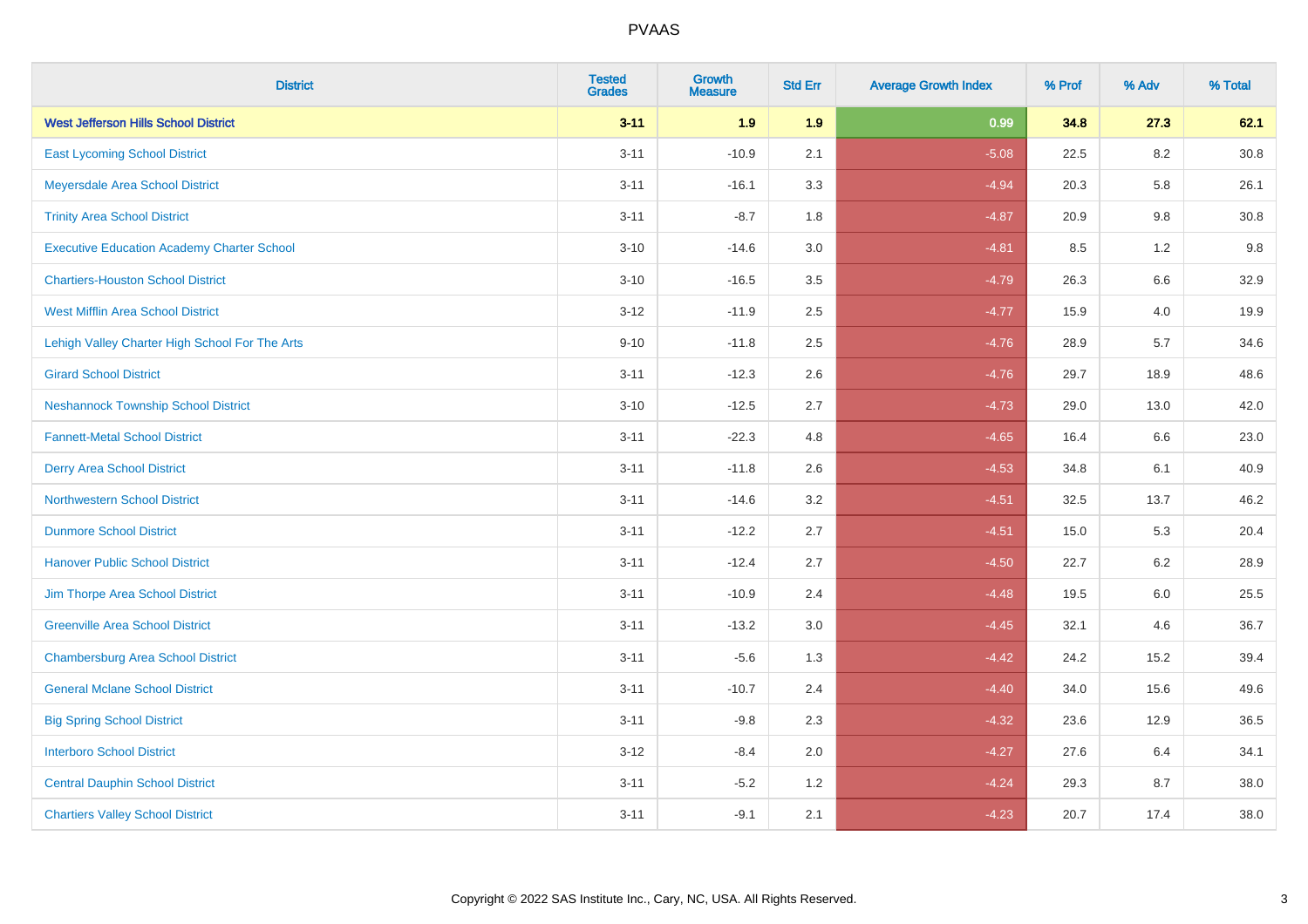| <b>District</b>                               | <b>Tested</b><br><b>Grades</b> | <b>Growth</b><br><b>Measure</b> | <b>Std Err</b> | <b>Average Growth Index</b> | % Prof | % Adv   | % Total |
|-----------------------------------------------|--------------------------------|---------------------------------|----------------|-----------------------------|--------|---------|---------|
| <b>West Jefferson Hills School District</b>   | $3 - 11$                       | 1.9                             | 1.9            | 0.99                        | 34.8   | 27.3    | 62.1    |
| <b>Central Fulton School District</b>         | $3 - 11$                       | $-13.3$                         | 3.2            | $-4.20$                     | 18.1   | 9.7     | 27.8    |
| <b>Williamsburg Community School District</b> | $3 - 11$                       | $-16.9$                         | 4.1            | $-4.14$                     | 22.4   | 0.0     | 22.4    |
| <b>Panther Valley School District</b>         | $3 - 12$                       | $-13.3$                         | 3.2            | $-4.10$                     | 31.5   | 4.1     | 35.6    |
| <b>Moniteau School District</b>               | $3 - 11$                       | $-11.8$                         | 2.9            | $-4.07$                     | 22.6   | 5.0     | 27.6    |
| <b>Mid Valley School District</b>             | $3 - 10$                       | $-11.1$                         | 2.7            | $-4.07$                     | 28.3   | 8.1     | 36.4    |
| <b>Mcguffey School District</b>               | $3 - 11$                       | $-12.1$                         | 3.0            | $-4.06$                     | 12.8   | 5.9     | 18.6    |
| <b>Southmoreland School District</b>          | $3 - 11$                       | $-12.5$                         | 3.1            | $-4.04$                     | 33.3   | 15.5    | 48.8    |
| <b>Milton Area School District</b>            | $3 - 11$                       | $-10.1$                         | 2.5            | $-4.04$                     | 23.0   | 11.3    | 34.2    |
| <b>Scranton School District</b>               | $3 - 12$                       | $-10.1$                         | $2.5\,$        | $-4.04$                     | 20.0   | 7.7     | 27.7    |
| <b>Deer Lakes School District</b>             | $3 - 11$                       | $-10.0$                         | 2.5            | $-4.02$                     | 27.7   | 9.9     | 37.6    |
| <b>Ellwood City Area School District</b>      | $3 - 11$                       | $-12.5$                         | 3.1            | $-4.00$                     | 26.7   | 8.7     | 35.4    |
| <b>Plum Borough School District</b>           | $3 - 11$                       | $-9.4$                          | 2.4            | $-3.98$                     | 32.9   | 27.4    | 60.4    |
| <b>Windber Area School District</b>           | $3 - 11$                       | $-11.9$                         | 3.0            | $-3.94$                     | 41.0   | 10.3    | 51.3    |
| <b>Tussey Mountain School District</b>        | $3 - 12$                       | $-13.0$                         | 3.3            | $-3.93$                     | 11.1   | 3.2     | 14.3    |
| <b>Bethlehem Area School District</b>         | $3 - 11$                       | $-4.5$                          | 1.1            | $-3.91$                     | 20.4   | 11.3    | 31.7    |
| <b>Tacony Academy Charter School</b>          | $3 - 11$                       | $-12.9$                         | 3.3            | $-3.90$                     | 8.6    | 1.4     | 10.0    |
| <b>Grove City Area School District</b>        | $3 - 12$                       | $-8.8$                          | 2.3            | $-3.89$                     | 25.6   | 16.4    | 42.0    |
| <b>Pittston Area School District</b>          | $3 - 11$                       | $-8.2$                          | 2.2            | $-3.75$                     | 26.7   | 14.8    | 41.5    |
| <b>Mohawk Area School District</b>            | $3 - 11$                       | $-10.5$                         | 2.8            | $-3.75$                     | 35.1   | 10.6    | 45.7    |
| Jefferson County-Dubois AVTS                  | $9 - 11$                       | $-11.7$                         | 3.1            | $-3.72$                     | 17.6   | 2.8     | 20.4    |
| <b>Shade-Central City School District</b>     | $3 - 11$                       | $-14.6$                         | 4.0            | $-3.68$                     | 9.6    | $0.0\,$ | 9.6     |
| <b>Old Forge School District</b>              | $3 - 12$                       | $-11.3$                         | 3.1            | $-3.62$                     | 28.6   | 13.2    | 41.8    |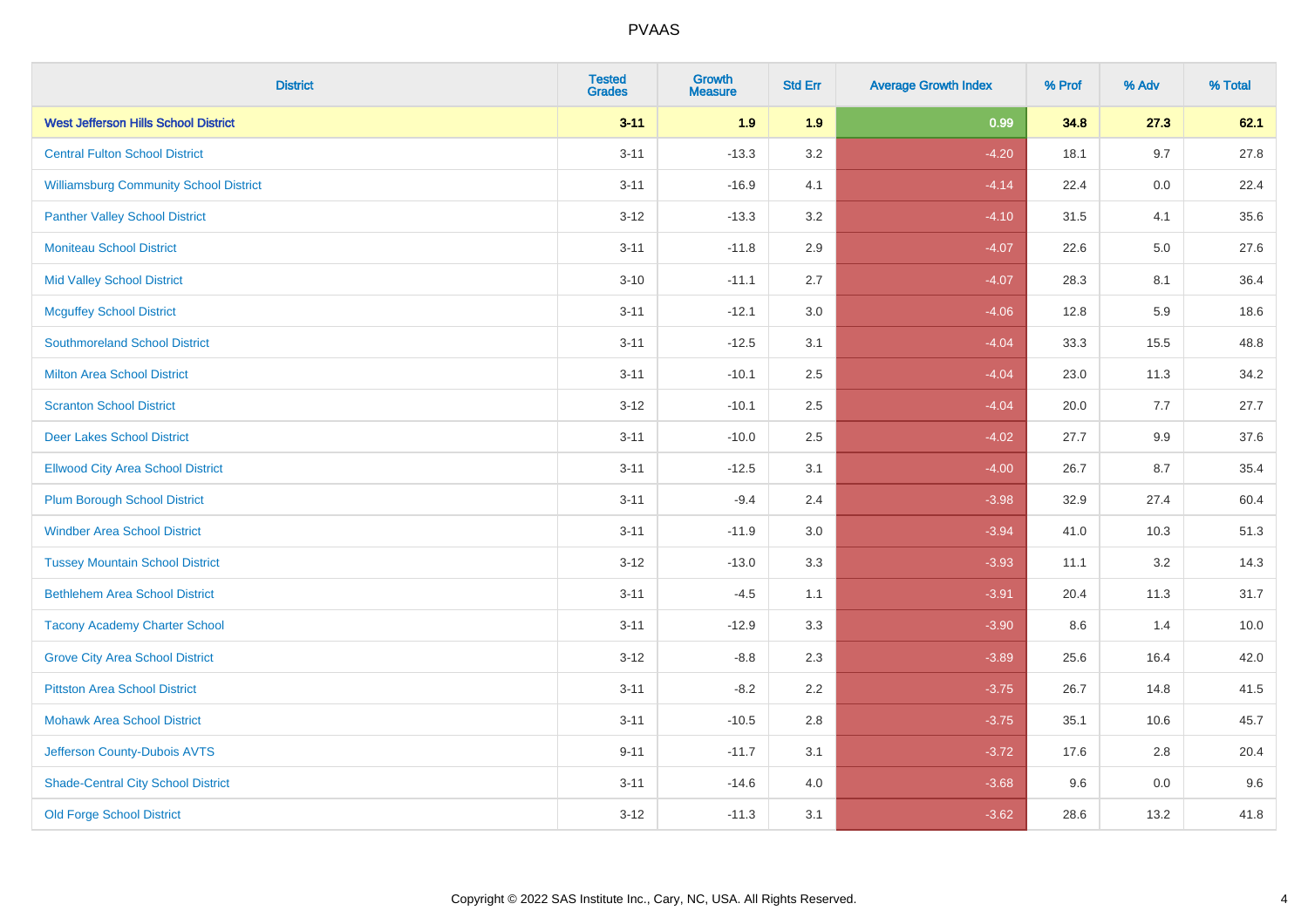| <b>District</b>                             | <b>Tested</b><br><b>Grades</b> | <b>Growth</b><br><b>Measure</b> | <b>Std Err</b> | <b>Average Growth Index</b> | % Prof | % Adv | % Total |
|---------------------------------------------|--------------------------------|---------------------------------|----------------|-----------------------------|--------|-------|---------|
| <b>West Jefferson Hills School District</b> | $3 - 11$                       | 1.9                             | 1.9            | 0.99                        | 34.8   | 27.3  | 62.1    |
| <b>West York Area School District</b>       | $3 - 12$                       | $-9.8$                          | 2.7            | $-3.57$                     | 21.9   | 10.9  | 32.8    |
| Morrisville Borough School District         | $3 - 11$                       | $-13.1$                         | 3.7            | $-3.52$                     | 4.9    | 1.6   | 6.6     |
| Mechanicsburg Area School District          | $3 - 11$                       | $-5.7$                          | 1.6            | $-3.48$                     | 35.1   | 16.0  | 51.2    |
| <b>South Park School District</b>           | $3 - 11$                       | $-8.8$                          | 2.5            | $-3.46$                     | 28.1   | 17.0  | 45.2    |
| <b>Burgettstown Area School District</b>    | $3 - 11$                       | $-11.2$                         | 3.2            | $-3.46$                     | 16.0   | 2.7   | 18.7    |
| <b>Ligonier Valley School District</b>      | $3 - 11$                       | $-10.8$                         | 3.1            | $-3.43$                     | 34.1   | 5.8   | 39.9    |
| <b>Shikellamy School District</b>           | $3 - 10$                       | $-8.3$                          | 2.4            | $-3.42$                     | 20.8   | 18.5  | 39.2    |
| <b>Mount Carmel Area School District</b>    | $3 - 11$                       | $-7.9$                          | 2.3            | $-3.38$                     | 18.2   | 4.4   | 22.6    |
| East Stroudsburg Area School District       | $3 - 11$                       | $-4.9$                          | 1.4            | $-3.38$                     | 22.7   | 12.5  | 35.2    |
| Lackawanna Trail School District            | $3 - 10$                       | $-11.0$                         | 3.3            | $-3.35$                     | 13.1   | 18.0  | 31.2    |
| <b>Riverview School District</b>            | $3 - 11$                       | $-13.0$                         | 4.0            | $-3.29$                     | 43.1   | 7.8   | 51.0    |
| Canon-Mcmillan School District              | $3 - 11$                       | $-5.0$                          | 1.5            | $-3.25$                     | 30.8   | 28.5  | 59.3    |
| <b>Somerset Area School District</b>        | $3 - 11$                       | $-7.6$                          | 2.4            | $-3.17$                     | 21.0   | 14.5  | 35.5    |
| <b>Parkland School District</b>             | $3 - 11$                       | $-3.7$                          | 1.2            | $-3.17$                     | 31.4   | 30.6  | 62.0    |
| <b>Montoursville Area School District</b>   | $3 - 12$                       | $-8.4$                          | 2.6            | $-3.17$                     | 38.8   | 18.2  | 57.0    |
| <b>Keystone Oaks School District</b>        | $3 - 11$                       | $-7.2$                          | 2.3            | $-3.14$                     | 30.0   | 11.1  | 41.0    |
| <b>Wissahickon School District</b>          | $3 - 10$                       | $-5.3$                          | 1.7            | $-3.14$                     | 27.5   | 29.0  | 56.6    |
| <b>Hanover Area School District</b>         | $3 - 11$                       | $-14.7$                         | 4.7            | $-3.13$                     | 12.1   | 3.0   | 15.2    |
| <b>Erie City School District</b>            | $3 - 12$                       | $-4.5$                          | 1.4            | $-3.09$                     | 13.4   | 6.7   | 20.1    |
| Jefferson-Morgan School District            | $3 - 10$                       | $-12.0$                         | 3.9            | $-3.09$                     | 28.6   | 6.1   | 34.7    |
| California Area School District             | $3 - 10$                       | $-13.7$                         | 4.5            | $-3.06$                     | 41.7   | 16.7  | 58.3    |
| <b>Greensburg Salem School District</b>     | $3 - 11$                       | $-6.9$                          | 2.2            | $-3.06$                     | 30.3   | 13.3  | 43.6    |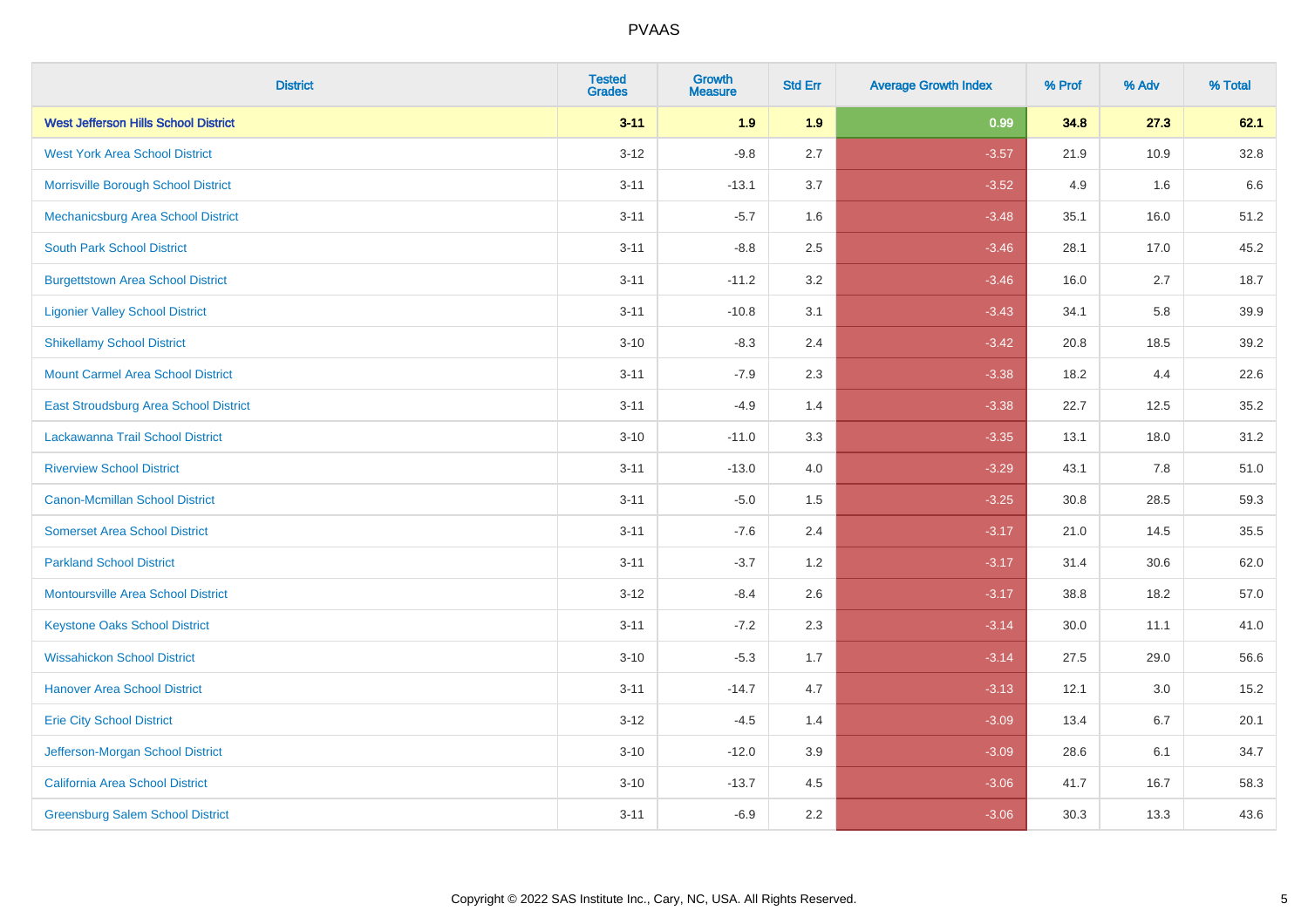| <b>District</b>                                | <b>Tested</b><br><b>Grades</b> | <b>Growth</b><br><b>Measure</b> | <b>Std Err</b> | <b>Average Growth Index</b> | % Prof | % Adv   | % Total |
|------------------------------------------------|--------------------------------|---------------------------------|----------------|-----------------------------|--------|---------|---------|
| <b>West Jefferson Hills School District</b>    | $3 - 11$                       | 1.9                             | 1.9            | 0.99                        | 34.8   | 27.3    | 62.1    |
| Imhotep Institute Charter High School          | $9 - 11$                       | $-17.6$                         | 5.8            | $-3.03$                     | 15.4   | 0.0     | 15.4    |
| Boys Latin Of Philadelphia Charter School      | $6 - 12$                       | $-8.0$                          | 2.7            | $-3.02$                     | 1.4    | 0.0     | 1.4     |
| <b>Gettysburg Area School District</b>         | $3 - 11$                       | $-6.0$                          | 2.0            | $-3.02$                     | 28.8   | 19.6    | 48.5    |
| <b>Corry Area School District</b>              | $3 - 11$                       | $-6.8$                          | 2.3            | $-3.01$                     | 24.0   | 8.8     | 32.8    |
| <b>Carlisle Area School District</b>           | $3 - 11$                       | $-5.2$                          | 1.7            | $-2.99$                     | 28.0   | 19.3    | 47.3    |
| <b>Montour School District</b>                 | $3 - 11$                       | $-6.1$                          | 2.1            | $-2.95$                     | 31.8   | 23.6    | 55.3    |
| <b>Baldwin-Whitehall School District</b>       | $3 - 11$                       | $-5.5$                          | 1.9            | $-2.93$                     | 32.0   | 14.7    | 46.7    |
| <b>Carbon Career &amp; Technical Institute</b> | $9 - 11$                       | $-9.3$                          | 3.2            | $-2.92$                     | 19.6   | 2.2     | 21.7    |
| Mifflinburg Area School District               | $3 - 11$                       | $-6.0$                          | 2.1            | $-2.87$                     | 32.7   | 13.3    | 46.0    |
| <b>Berwick Area School District</b>            | $3 - 11$                       | $-6.9$                          | 2.4            | $-2.84$                     | 22.3   | 11.5    | 33.8    |
| Southern Columbia Area School District         | $3 - 11$                       | $-8.5$                          | 3.0            | $-2.83$                     | 30.5   | 12.8    | 43.3    |
| <b>Innovative Arts Academy Charter School</b>  | $6 - 11$                       | $-7.2$                          | 2.5            | $-2.83$                     | 2.0    | 0.0     | $2.0\,$ |
| <b>Quakertown Community School District</b>    | $3 - 12$                       | $-4.3$                          | $1.5$          | $-2.79$                     | 33.8   | 20.1    | 53.8    |
| <b>Sharon City School District</b>             | $3 - 11$                       | $-6.5$                          | 2.3            | $-2.79$                     | 13.1   | $5.0\,$ | 18.1    |
| <b>Pottsgrove School District</b>              | $3 - 11$                       | $-5.5$                          | 2.0            | $-2.78$                     | 28.6   | 10.3    | 38.8    |
| <b>Clarion-Limestone Area School District</b>  | $3 - 12$                       | $-10.0$                         | 3.6            | $-2.76$                     | 28.3   | 20.0    | 48.3    |
| Selinsgrove Area School District               | $3 - 12$                       | $-5.7$                          | 2.1            | $-2.74$                     | 25.4   | 13.9    | 39.2    |
| Karns City Area School District                | $3 - 11$                       | $-7.2$                          | 2.6            | $-2.71$                     | 26.4   | 20.8    | 47.2    |
| <b>Eastern York School District</b>            | $3 - 11$                       | $-6.2$                          | 2.3            | $-2.70$                     | 27.8   | 18.5    | 46.4    |
| La Academia Partnership Charter School         | $6 - 11$                       | $-15.5$                         | 5.7            | $-2.70$                     | 2.3    | 0.0     | 2.3     |
| <b>Governor Mifflin School District</b>        | $3 - 11$                       | $-4.4$                          | 1.6            | $-2.69$                     | 30.3   | 7.7     | 38.0    |
| <b>Avonworth School District</b>               | $3 - 10$                       | $-6.2$                          | 2.3            | $-2.68$                     | 35.9   | 14.1    | 50.0    |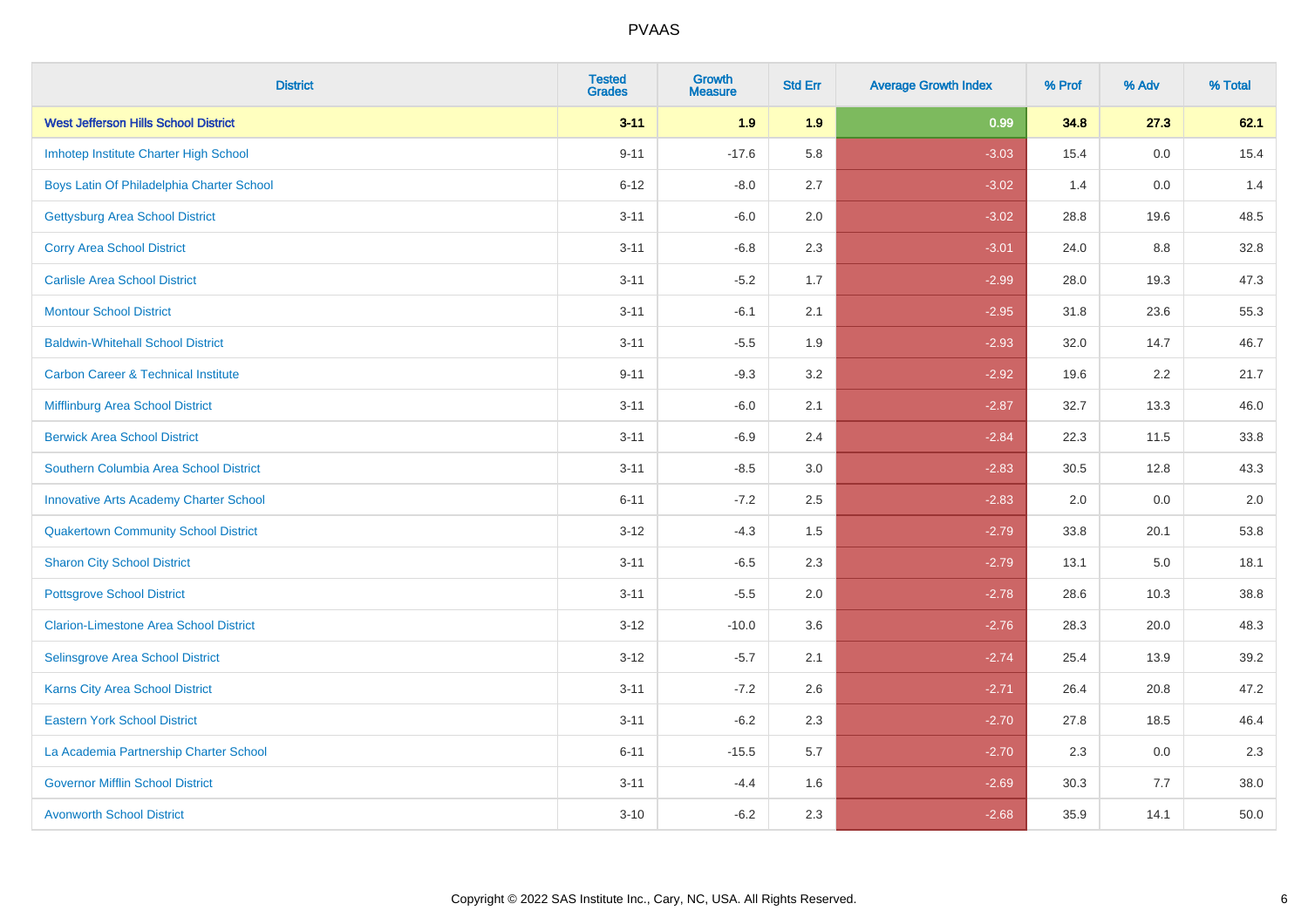| <b>District</b>                               | <b>Tested</b><br><b>Grades</b> | <b>Growth</b><br><b>Measure</b> | <b>Std Err</b> | <b>Average Growth Index</b> | % Prof | % Adv | % Total |
|-----------------------------------------------|--------------------------------|---------------------------------|----------------|-----------------------------|--------|-------|---------|
| <b>West Jefferson Hills School District</b>   | $3 - 11$                       | 1.9                             | 1.9            | 0.99                        | 34.8   | 27.3  | 62.1    |
| <b>Lawrence County CTC</b>                    | $10 - 11$                      | $-9.8$                          | 3.7            | $-2.68$                     | 7.3    | 0.0   | $7.3$   |
| <b>Blairsville-Saltsburg School District</b>  | $3 - 11$                       | $-7.5$                          | 2.8            | $-2.67$                     | 20.1   | 8.2   | 28.3    |
| <b>Connellsville Area School District</b>     | $3 - 11$                       | $-5.3$                          | 2.0            | $-2.67$                     | 24.2   | 5.0   | 29.1    |
| <b>Turkeyfoot Valley Area School District</b> | $3 - 12$                       | $-15.4$                         | 5.8            | $-2.66$                     | 3.8    | 3.8   | 7.6     |
| <b>Richland School District</b>               | $3 - 11$                       | $-6.9$                          | 2.6            | $-2.63$                     | 40.1   | 20.9  | 61.0    |
| <b>Bethel Park School District</b>            | $3 - 11$                       | $-4.4$                          | 1.7            | $-2.62$                     | 40.1   | 27.3  | 67.4    |
| <b>Union City Area School District</b>        | $3 - 12$                       | $-8.7$                          | 3.3            | $-2.59$                     | 29.7   | 10.9  | 40.6    |
| <b>Greater Nanticoke Area School District</b> | $3 - 12$                       | $-6.8$                          | 2.6            | $-2.58$                     | 15.2   | 8.9   | 24.1    |
| Catasauqua Area School District               | $3 - 12$                       | $-7.3$                          | 2.8            | $-2.58$                     | 27.1   | 11.2  | 38.3    |
| <b>Antietam School District</b>               | $3 - 10$                       | $-9.5$                          | 3.7            | $-2.57$                     | 20.9   | 1.5   | 22.4    |
| Columbia-Montour AVTS                         | $9 - 10$                       | $-7.1$                          | 2.8            | $-2.52$                     | 19.5   | 3.2   | 22.7    |
| Perseus House Charter School Of Excellence    | $6 - 11$                       | $-6.4$                          | 2.6            | $-2.50$                     | 0.9    | 0.0   | 0.9     |
| Pocono Mountain School District               | $3 - 12$                       | $-4.3$                          | 1.8            | $-2.43$                     | 35.5   | 17.1  | 52.6    |
| <b>Forbes Road School District</b>            | $3 - 11$                       | $-11.5$                         | 4.7            | $-2.43$                     | 23.1   | 10.3  | 33.3    |
| <b>Redbank Valley School District</b>         | $3 - 11$                       | $-7.5$                          | 3.1            | $-2.41$                     | 12.4   | 10.6  | 23.1    |
| <b>Wyoming Valley West School District</b>    | $3 - 11$                       | $-5.5$                          | 2.3            | $-2.38$                     | 22.2   | 9.2   | 31.4    |
| Mount Pleasant Area School District           | $3 - 11$                       | $-5.4$                          | 2.3            | $-2.37$                     | 33.3   | 8.7   | 42.0    |
| <b>Pottsville Area School District</b>        | $3 - 12$                       | $-4.9$                          | 2.1            | $-2.36$                     | 21.8   | 7.9   | 29.6    |
| <b>Octorara Area School District</b>          | $3 - 11$                       | $-7.5$                          | 3.2            | $-2.35$                     | 26.1   | 17.0  | 43.2    |
| <b>City CHS</b>                               | $10 - 11$                      | $-5.6$                          | 2.4            | $-2.34$                     | 15.9   | 1.5   | 17.4    |
| <b>Jamestown Area School District</b>         | $3 - 11$                       | $-9.5$                          | 4.1            | $-2.33$                     | 41.5   | 4.9   | 46.3    |
| <b>Riverside School District</b>              | $3 - 11$                       | $-6.2$                          | 2.7            | $-2.33$                     | 20.8   | 17.0  | 37.7    |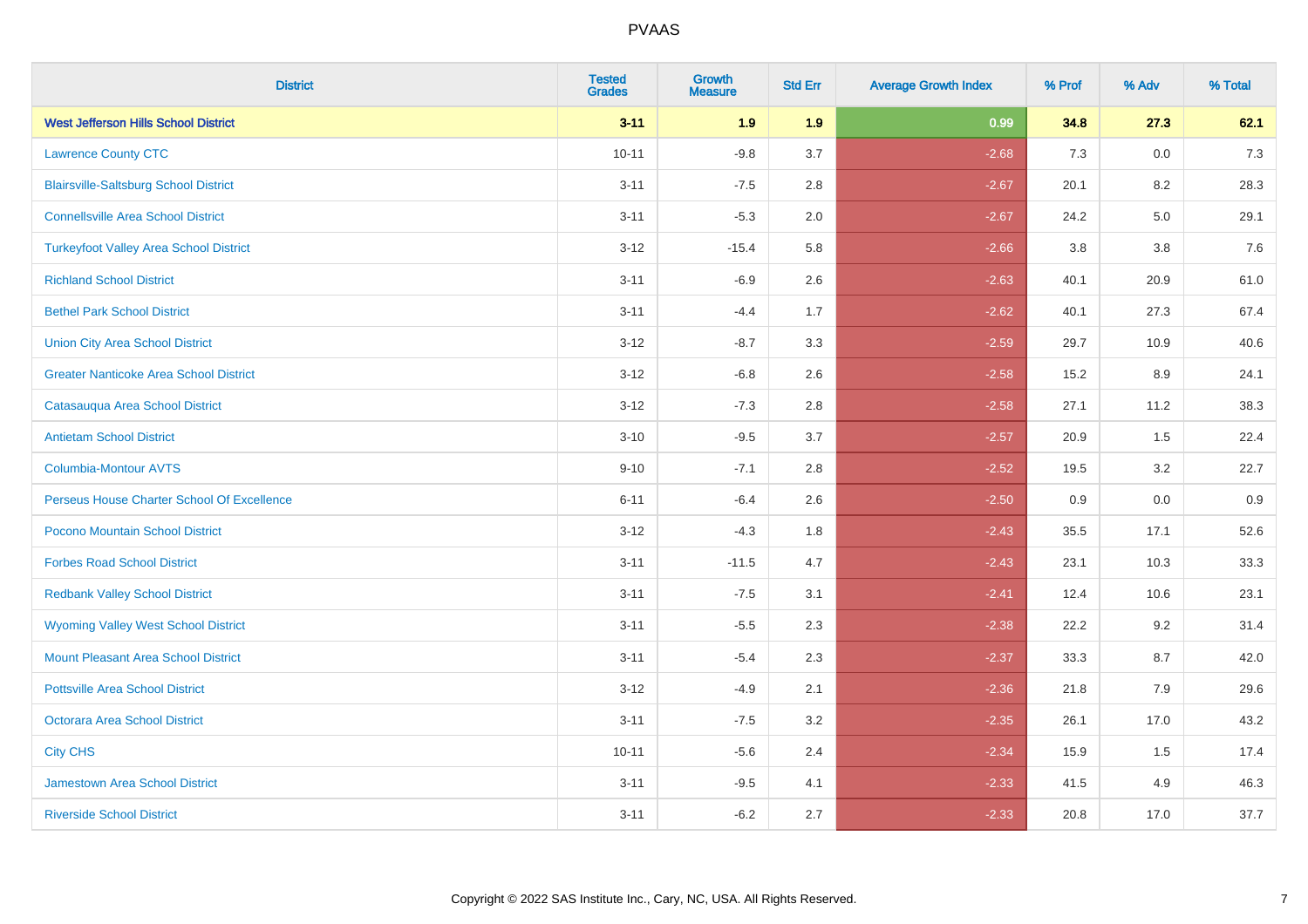| <b>District</b>                                                       | <b>Tested</b><br><b>Grades</b> | <b>Growth</b><br><b>Measure</b> | <b>Std Err</b> | <b>Average Growth Index</b> | % Prof | % Adv | % Total |
|-----------------------------------------------------------------------|--------------------------------|---------------------------------|----------------|-----------------------------|--------|-------|---------|
| <b>West Jefferson Hills School District</b>                           | $3 - 11$                       | 1.9                             | 1.9            | 0.99                        | 34.8   | 27.3  | 62.1    |
| <b>Commodore Perry School District</b>                                | $3 - 11$                       | $-10.4$                         | 4.5            | $-2.30$                     | 29.4   | 5.9   | 35.3    |
| <b>Carmichaels Area School District</b>                               | $3 - 10$                       | $-7.0$                          | 3.1            | $-2.30$                     | 17.8   | 9.6   | 27.4    |
| <b>Susquenita School District</b>                                     | $3 - 11$                       | $-5.9$                          | 2.6            | $-2.28$                     | 30.6   | 13.9  | 44.4    |
| <b>Achievement House Charter School</b>                               | $7 - 11$                       | $-8.2$                          | 3.6            | $-2.28$                     | 16.7   | 2.8   | 19.4    |
| <b>Owen J Roberts School District</b>                                 | $3 - 11$                       | $-3.5$                          | 1.5            | $-2.27$                     | 36.8   | 24.4  | 61.2    |
| <b>Yough School District</b>                                          | $3 - 10$                       | $-6.2$                          | 2.7            | $-2.27$                     | 28.9   | 8.8   | 37.7    |
| <b>Elizabeth Forward School District</b>                              | $3 - 11$                       | $-5.5$                          | 2.5            | $-2.25$                     | 32.2   | 12.8  | 45.0    |
| <b>Wyoming Area School District</b>                                   | $3 - 10$                       | $-5.5$                          | 2.5            | $-2.21$                     | 32.0   | 9.6   | 41.6    |
| <b>Western Beaver County School District</b>                          | $3 - 11$                       | $-9.3$                          | 4.2            | $-2.20$                     | 45.1   | 3.9   | 49.0    |
| <b>North Schuylkill School District</b>                               | $3 - 11$                       | $-4.7$                          | 2.2            | $-2.16$                     | 20.2   | 11.7  | 31.9    |
| <b>Elk Lake School District</b>                                       | $3 - 11$                       | $-6.1$                          | 2.9            | $-2.12$                     | 26.3   | 11.6  | 37.9    |
| <b>West Middlesex Area School District</b>                            | $3 - 10$                       | $-7.4$                          | 3.5            | $-2.11$                     | 32.0   | 9.6   | 41.6    |
| <b>Cambria Heights School District</b>                                | $3 - 10$                       | $-6.2$                          | 2.9            | $-2.11$                     | 25.0   | 13.0  | 38.0    |
| <b>East Allegheny School District</b>                                 | $3 - 11$                       | $-6.4$                          | 3.0            | $-2.11$                     | 21.0   | 7.4   | 28.4    |
| <b>Mastery Charter School - Gratz Campus</b>                          | $7 - 10$                       | $-9.5$                          | 4.6            | $-2.09$                     | 0.0    | 3.4   | 3.4     |
| <b>Wellsboro Area School District</b>                                 | $3 - 11$                       | $-6.3$                          | 3.0            | $-2.08$                     | 24.4   | 13.4  | 37.8    |
| <b>West Greene School District</b>                                    | $3 - 11$                       | $-8.1$                          | 3.9            | $-2.08$                     | 31.0   | 11.9  | 42.9    |
| <b>Boyertown Area School District</b>                                 | $3 - 11$                       | $-2.9$                          | 1.4            | $-2.06$                     | 30.8   | 22.6  | 53.4    |
| <b>Freedom Area School District</b>                                   | $3 - 11$                       | $-6.3$                          | 3.1            | $-2.04$                     | 22.9   | 8.4   | 31.3    |
| <b>Riverside Beaver County School District</b>                        | $3 - 11$                       | $-5.5$                          | 2.7            | $-2.03$                     | 35.8   | 23.2  | 59.0    |
| Preparatory Charter School Of Mathematics, Science, Tech, And Careers | $9 - 10$                       | $-5.1$                          | 2.5            | $-2.03$                     | 6.3    | 1.4   | 7.7     |
| <b>Bristol Borough School District</b>                                | $3 - 12$                       | $-5.9$                          | 2.9            | $-2.00$                     | 27.8   | 3.3   | 31.1    |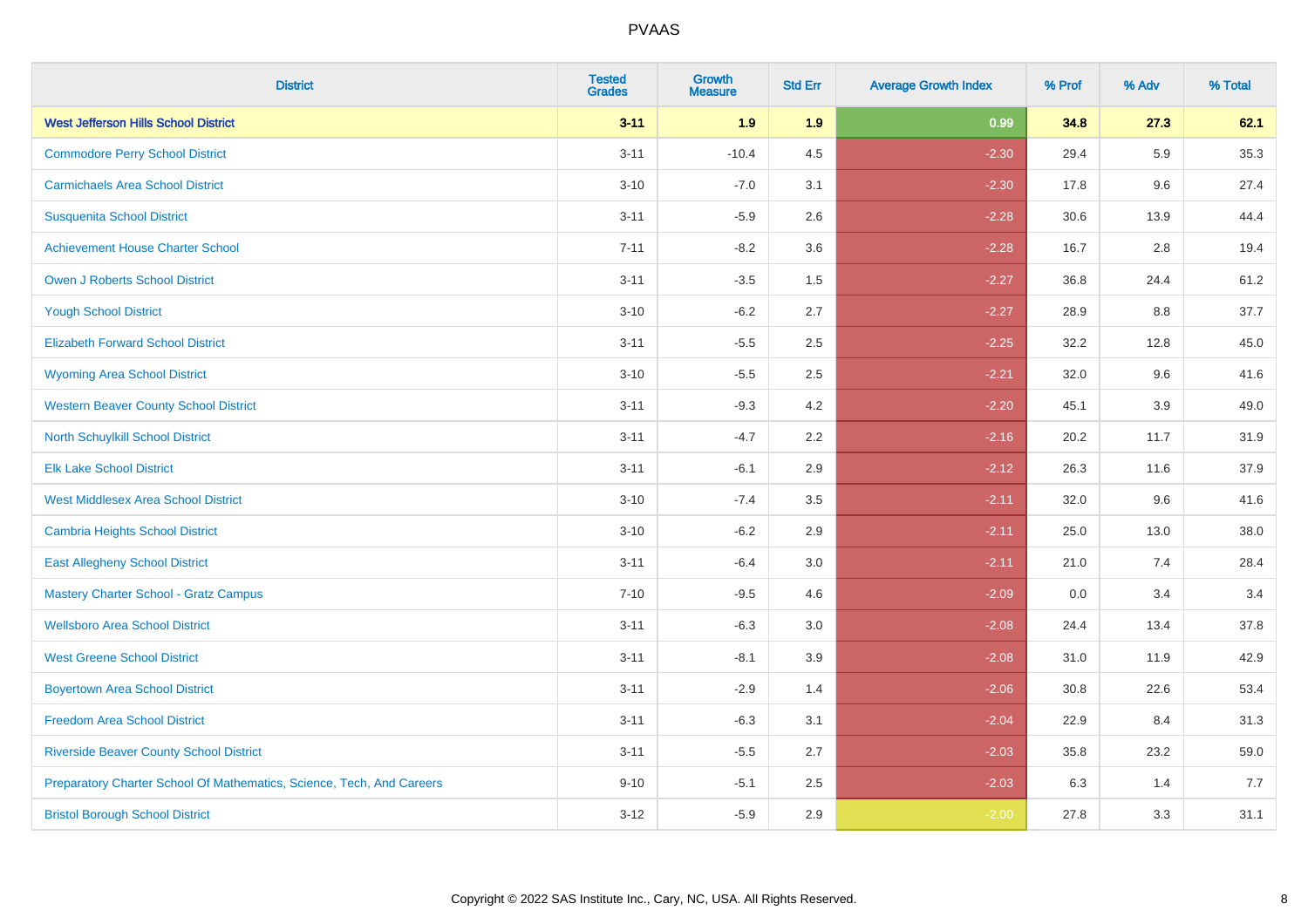| <b>District</b>                                        | <b>Tested</b><br><b>Grades</b> | <b>Growth</b><br><b>Measure</b> | <b>Std Err</b> | <b>Average Growth Index</b> | % Prof | % Adv | % Total |
|--------------------------------------------------------|--------------------------------|---------------------------------|----------------|-----------------------------|--------|-------|---------|
| <b>West Jefferson Hills School District</b>            | $3 - 11$                       | 1.9                             | 1.9            | 0.99                        | 34.8   | 27.3  | 62.1    |
| Lincoln Leadership Academy Charter School              | $3-12$                         | $-7.4$                          | 3.7            | $-1.99$                     | 6.4    | 2.1   | 8.5     |
| <b>Sto-Rox School District</b>                         | $3 - 10$                       | $-7.0$                          | 3.5            | $-1.99$                     | 3.2    | 0.0   | $3.2\,$ |
| <b>Kiski Area School District</b>                      | $3 - 11$                       | $-4.0$                          | 2.0            | $-1.99$                     | 23.1   | 18.2  | 41.3    |
| <b>Titusville Area School District</b>                 | $3 - 11$                       | $-5.0$                          | 2.5            | $-1.98$                     | 26.5   | 6.8   | 33.3    |
| Lehigh Valley Academy Regional Charter School          | $3 - 11$                       | $-5.9$                          | 3.0            | $-1.98$                     | 20.0   | 7.7   | 27.7    |
| <b>North East School District</b>                      | $3 - 11$                       | $-5.3$                          | 2.7            | $-1.97$                     | 31.7   | 24.8  | 56.4    |
| Schuylkill Haven Area School District                  | $3 - 11$                       | $-5.3$                          | 2.7            | $-1.96$                     | 22.2   | 11.6  | 33.8    |
| Southern Lehigh School District                        | $3 - 11$                       | $-4.1$                          | 2.1            | $-1.94$                     | 39.3   | 28.0  | 67.2    |
| Millersburg Area School District                       | $3 - 11$                       | $-6.6$                          | 3.4            | $-1.92$                     | 24.1   | 10.3  | 34.5    |
| <b>Jenkintown School District</b>                      | $3 - 11$                       | $-7.9$                          | 4.1            | $-1.92$                     | 34.1   | 27.3  | 61.4    |
| <b>Chester Charter Scholars Academy Charter School</b> | $3 - 12$                       | $-6.2$                          | 3.3            | $-1.88$                     | 2.2    | 0.0   | 2.2     |
| Penn Cambria School District                           | $3 - 11$                       | $-4.5$                          | 2.4            | $-1.86$                     | 27.3   | 15.8  | 43.2    |
| <b>Montgomery Area School District</b>                 | $3 - 11$                       | $-5.8$                          | 3.2            | $-1.83$                     | 25.0   | 11.5  | 36.5    |
| <b>West Chester Area School District</b>               | $3 - 11$                       | $-2.1$                          | 1.2            | $-1.83$                     | 36.4   | 23.2  | 59.6    |
| <b>Westinghouse Arts Academy Charter School</b>        | $9 - 10$                       | $-6.0$                          | 3.3            | $-1.81$                     | 20.2   | 8.9   | 29.1    |
| <b>Pleasant Valley School District</b>                 | $3 - 11$                       | $-3.3$                          | 1.8            | $-1.80$                     | 28.5   | 10.4  | 39.0    |
| New Kensington-Arnold School District                  | $3 - 11$                       | $-5.8$                          | 3.2            | $-1.80$                     | 10.8   | 1.2   | 12.0    |
| Renaissance Academy Charter School                     | $3 - 11$                       | $-5.6$                          | 3.1            | $-1.79$                     | 28.4   | 18.5  | 46.9    |
| <b>Oxford Area School District</b>                     | $3 - 11$                       | $-3.1$                          | 1.8            | $-1.77$                     | 27.5   | 14.5  | 42.0    |
| Southern Huntingdon County School District             | $3 - 11$                       | $-5.9$                          | 3.4            | $-1.76$                     | 32.8   | 4.9   | 37.7    |
| <b>Union Area School District</b>                      | $3 - 11$                       | $-6.5$                          | 3.8            | $-1.70$                     | 30.6   | 12.2  | 42.9    |
| <b>Twin Valley School District</b>                     | $3-12$                         | $-3.2$                          | 1.9            | $-1.68$                     | 38.8   | 19.8  | 58.6    |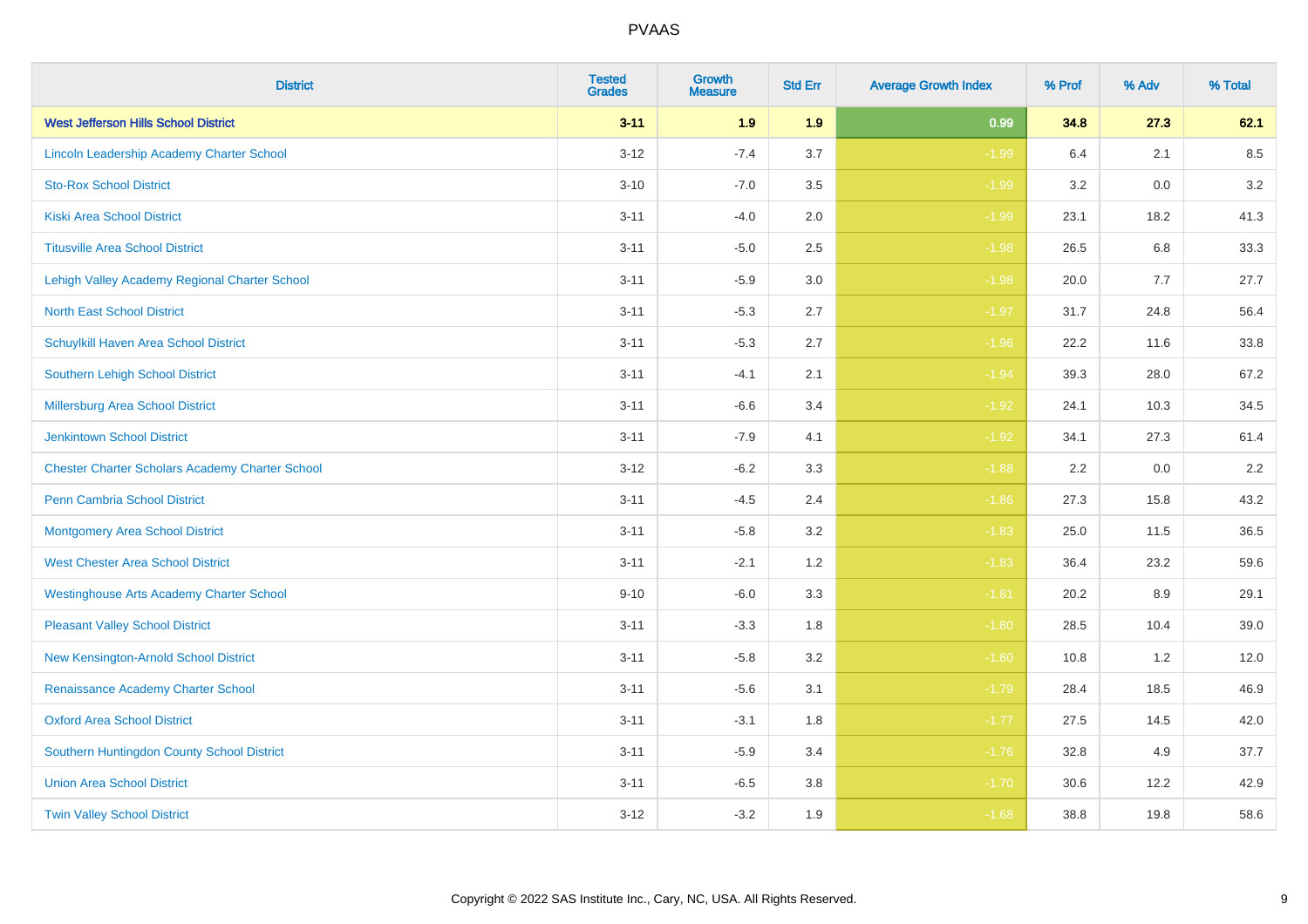| <b>District</b>                                   | <b>Tested</b><br><b>Grades</b> | <b>Growth</b><br><b>Measure</b> | <b>Std Err</b> | <b>Average Growth Index</b> | % Prof | % Adv | % Total |
|---------------------------------------------------|--------------------------------|---------------------------------|----------------|-----------------------------|--------|-------|---------|
| <b>West Jefferson Hills School District</b>       | $3 - 11$                       | 1.9                             | 1.9            | 0.99                        | 34.8   | 27.3  | 62.1    |
| <b>Dauphin County Technical School</b>            | $9 - 11$                       | $-3.9$                          | 2.3            | $-1.67$                     | 18.3   | 11.1  | 29.3    |
| <b>Environmental Charter School At Frick Park</b> | $3-9$                          | $-6.2$                          | 3.7            | $-1.67$                     | 25.9   | 3.4   | 29.3    |
| <b>Woodland Hills School District</b>             | $3 - 12$                       | $-4.2$                          | 2.5            | $-1.66$                     | 10.1   | 1.4   | 11.5    |
| Hatboro-Horsham School District                   | $3 - 11$                       | $-2.7$                          | 1.6            | $-1.65$                     | 27.9   | 17.9  | 45.8    |
| <b>Steelton-Highspire School District</b>         | $3 - 11$                       | $-5.3$                          | 3.2            | $-1.65$                     | 13.9   | 0.0   | 13.9    |
| <b>Hollidaysburg Area School District</b>         | $3 - 11$                       | $-2.7$                          | 1.6            | $-1.64$                     | 32.6   | 15.2  | 47.8    |
| <b>Laurel Highlands School District</b>           | $3 - 11$                       | $-3.8$                          | 2.3            | $-1.63$                     | 20.9   | 14.6  | 35.4    |
| Insight PA Cyber Charter School                   | $3 - 11$                       | $-9.4$                          | 5.8            | $-1.62$                     | 25.6   | 4.6   | 30.2    |
| <b>Slippery Rock Area School District</b>         | $3 - 11$                       | $-3.8$                          | 2.5            | $-1.56$                     | 30.8   | 21.9  | 52.7    |
| <b>Charleroi School District</b>                  | $3 - 11$                       | $-4.3$                          | 2.7            | $-1.55$                     | 22.2   | 15.9  | 38.1    |
| <b>Shanksville-Stonycreek School District</b>     | $3 - 10$                       | $-8.6$                          | 5.5            | $-1.55$                     | 17.6   | 23.5  | 41.2    |
| <b>Conemaugh Valley School District</b>           | $3 - 12$                       | $-6.3$                          | 4.1            | $-1.54$                     | 23.7   | 5.1   | 28.8    |
| <b>Nazareth Area School District</b>              | $3 - 11$                       | $-2.5$                          | 1.7            | $-1.53$                     | 29.2   | 24.6  | 53.8    |
| <b>Ridgway Area School District</b>               | $3 - 11$                       | $-6.1$                          | 4.0            | $-1.53$                     | 42.2   | 15.6  | 57.8    |
| <b>Universal Audenried Charter School</b>         | $9 - 11$                       | $-3.8$                          | 2.5            | $-1.53$                     | 3.0    | 0.5   | 3.5     |
| <b>Towanda Area School District</b>               | $3 - 11$                       | $-4.0$                          | 2.6            | $-1.52$                     | 24.8   | 9.9   | 34.8    |
| <b>Crestwood School District</b>                  | $3 - 11$                       | $-3.4$                          | 2.2            | $-1.52$                     | 33.1   | 21.7  | 54.9    |
| <b>Troy Area School District</b>                  | $3 - 10$                       | $-4.7$                          | 3.2            | $-1.46$                     | 22.8   | 16.5  | 39.2    |
| Salisbury-Elk Lick School District                | $3 - 11$                       | $-8.4$                          | 5.8            | $-1.45$                     | 33.3   | 5.6   | 38.9    |
| <b>Greater Johnstown School District</b>          | $3 - 11$                       | $-3.5$                          | 2.4            | $-1.45$                     | 10.3   | 1.3   | 11.5    |
| <b>Rochester Area School District</b>             | $3 - 11$                       | $-5.7$                          | 3.9            | $-1.45$                     | 14.9   | 2.1   | 17.0    |
| <b>Middletown Area School District</b>            | $3 - 11$                       | $-3.4$                          | 2.4            | $-1.44$                     | 34.3   | 15.2  | 49.4    |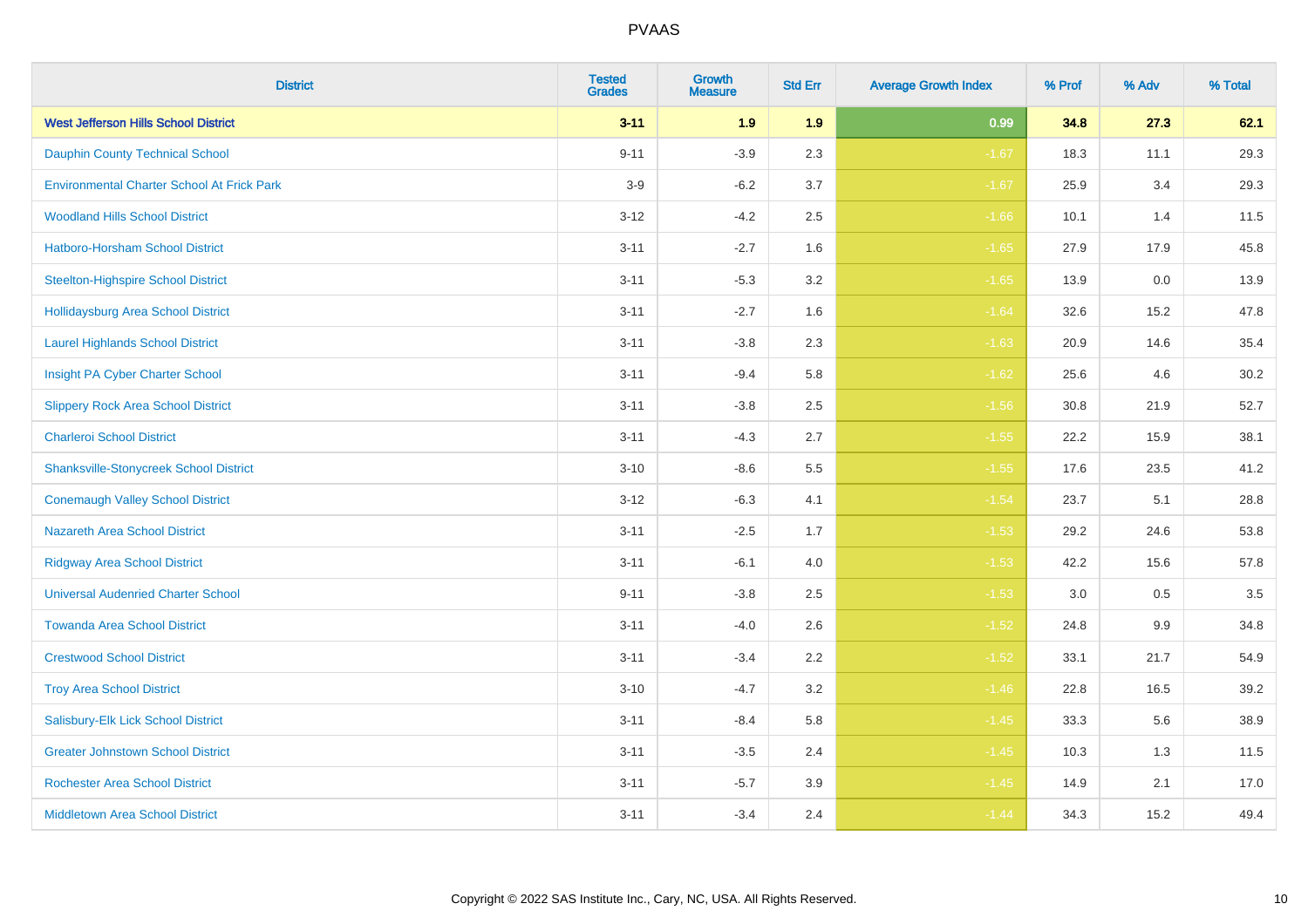| <b>District</b>                                 | <b>Tested</b><br><b>Grades</b> | Growth<br><b>Measure</b> | <b>Std Err</b> | <b>Average Growth Index</b> | % Prof | % Adv | % Total |
|-------------------------------------------------|--------------------------------|--------------------------|----------------|-----------------------------|--------|-------|---------|
| <b>West Jefferson Hills School District</b>     | $3 - 11$                       | 1.9                      | 1.9            | 0.99                        | 34.8   | 27.3  | 62.1    |
| <b>Weatherly Area School District</b>           | $3 - 11$                       | $-5.8$                   | 4.0            | $-1.44$                     | 32.1   | 8.9   | 41.1    |
| <b>Franklin Area School District</b>            | $3 - 11$                       | $-3.7$                   | 2.6            | $-1.43$                     | 30.5   | 5.9   | 36.4    |
| <b>Chester-Upland School District</b>           | $3 - 11$                       | $-3.6$                   | 2.6            | $-1.38$                     | 1.6    | 0.0   | 1.6     |
| <b>Dubois Area School District</b>              | $3 - 11$                       | $-2.8$                   | 2.0            | $-1.37$                     | 35.5   | 19.0  | 54.6    |
| <b>Northeast Bradford School District</b>       | $3 - 10$                       | $-5.0$                   | 3.7            | $-1.35$                     | 30.6   | 4.8   | 35.5    |
| <b>Rose Tree Media School District</b>          | $3 - 10$                       | $-2.8$                   | 2.1            | $-1.33$                     | 35.2   | 29.6  | 64.8    |
| <b>Southern Fulton School District</b>          | $3 - 11$                       | $-5.1$                   | 4.0            | $-1.29$                     | 21.7   | 13.0  | 34.8    |
| <b>Shenandoah Valley School District</b>        | $3 - 11$                       | $-4.5$                   | 3.5            | $-1.29$                     | 14.3   | 0.0   | 14.3    |
| <b>Bucks County Technical High School</b>       | $9 - 10$                       | $-2.9$                   | 2.2            | $-1.29$                     | 27.7   | 10.4  | 38.2    |
| <b>Keystone Education Center Charter School</b> | $3 - 12$                       | $-6.5$                   | 5.1            | $-1.28$                     | 0.0    | 0.0   | $0.0\,$ |
| <b>Springfield Township School District</b>     | $3 - 11$                       | $-3.9$                   | 3.1            | $-1.27$                     | 37.2   | 30.8  | 68.1    |
| <b>Propel Charter School-Homestead</b>          | $3 - 11$                       | $-5.0$                   | 3.9            | $-1.27$                     | 7.3    | 0.0   | 7.3     |
| <b>Millville Area School District</b>           | $3 - 12$                       | $-5.6$                   | 4.4            | $-1.26$                     | 31.4   | 11.4  | 42.9    |
| <b>Cornell School District</b>                  | $3 - 11$                       | $-5.5$                   | 4.6            | $-1.20$                     | 11.3   | 3.2   | 14.5    |
| <b>Susquehanna Community School District</b>    | $3 - 11$                       | $-4.5$                   | 3.8            | $-1.19$                     | 31.9   | 8.8   | 40.7    |
| <b>Shaler Area School District</b>              | $3 - 11$                       | $-2.1$                   | 1.8            | $-1.18$                     | 32.0   | 13.0  | 45.0    |
| <b>Beaver Area School District</b>              | $3 - 10$                       | $-3.0$                   | 2.5            | $-1.16$                     | 25.8   | 27.8  | 53.6    |
| Northwestern Lehigh School District             | $3 - 11$                       | $-2.4$                   | 2.1            | $-1.14$                     | 41.7   | 17.9  | 59.5    |
| Harmony Area School District                    | $3 - 10$                       | $-5.7$                   | 5.0            | $-1.13$                     | 33.3   | 0.0   | 33.3    |
| <b>Moshannon Valley School District</b>         | $3 - 10$                       | $-5.1$                   | 4.6            | $-1.12$                     | 25.0   | 12.5  | 37.5    |
| <b>Cameron County School District</b>           | $3 - 12$                       | $-5.0$                   | 4.4            | $-1.12$                     | 34.9   | 4.8   | 39.7    |
| <b>Mahanoy Area School District</b>             | $3 - 10$                       | $-3.4$                   | 3.1            | $-1.07$                     | 21.4   | 8.6   | 30.0    |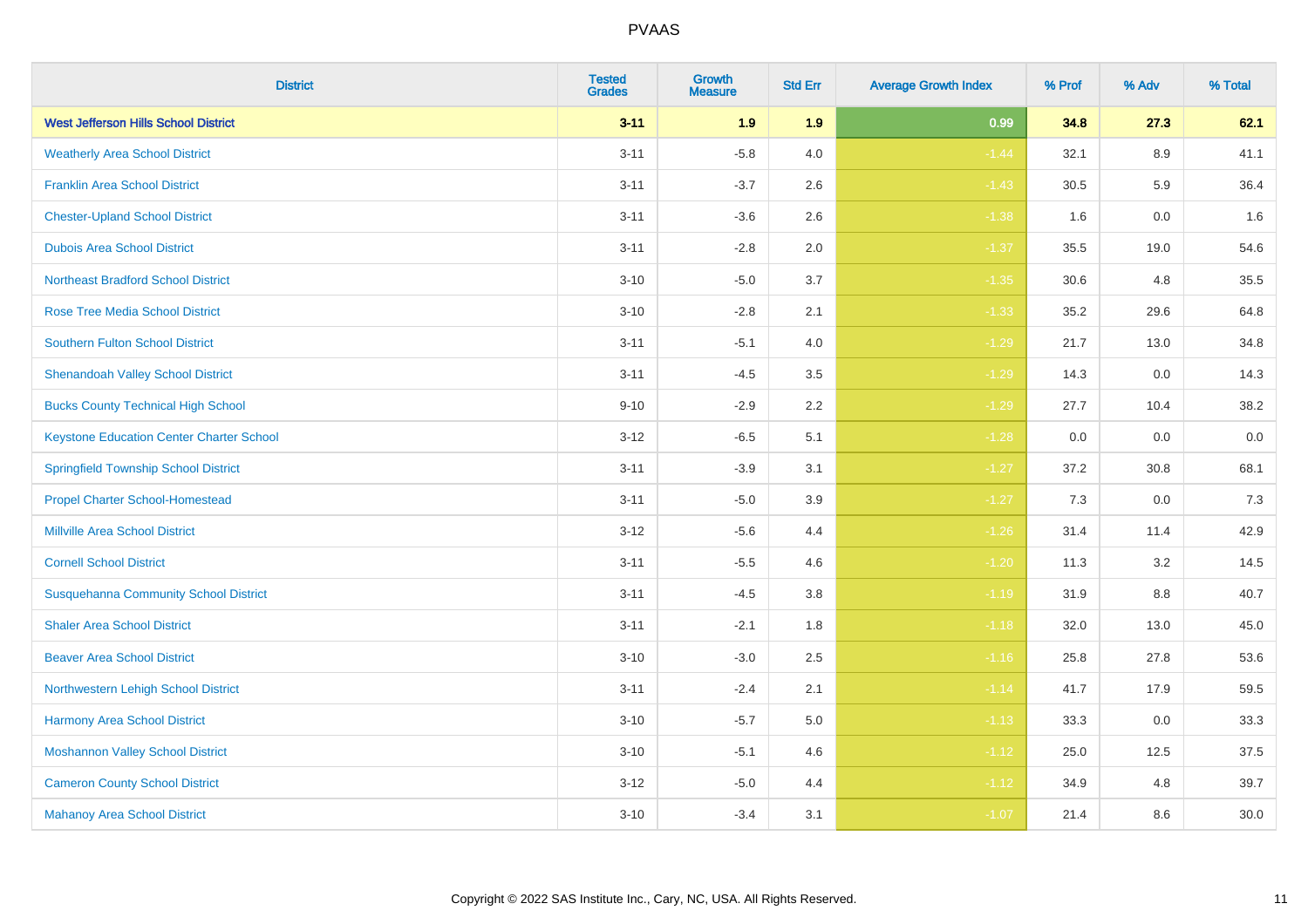| <b>District</b>                             | <b>Tested</b><br><b>Grades</b> | <b>Growth</b><br><b>Measure</b> | <b>Std Err</b> | <b>Average Growth Index</b> | % Prof | % Adv   | % Total |
|---------------------------------------------|--------------------------------|---------------------------------|----------------|-----------------------------|--------|---------|---------|
| <b>West Jefferson Hills School District</b> | $3 - 11$                       | 1.9                             | 1.9            | 0.99                        | 34.8   | 27.3    | 62.1    |
| <b>Shamokin Area School District</b>        | $3 - 11$                       | $-2.6$                          | 2.5            | $-1.06$                     | 19.6   | $9.8\,$ | 29.3    |
| <b>Sugar Valley Rural Charter School</b>    | $3 - 11$                       | $-3.6$                          | 3.7            | $-0.98$                     | 10.3   | 0.0     | 10.3    |
| <b>Northwest Area School District</b>       | $3 - 10$                       | $-3.2$                          | 3.3            | $-0.97$                     | 30.4   | 13.0    | 43.5    |
| <b>KIPP Dubois Charter School</b>           | $9 - 10$                       | $-3.0$                          | 3.1            | $-0.95$                     | 10.0   | 0.0     | 10.0    |
| <b>Propel Charter School-Montour</b>        | $3 - 10$                       | $-3.4$                          | 3.6            | $-0.93$                     | 7.7    | 0.0     | 7.7     |
| <b>Wyomissing Area School District</b>      | $3 - 12$                       | $-2.4$                          | 2.6            | $-0.92$                     | 25.6   | 28.1    | 53.7    |
| <b>Conneaut School District</b>             | $3 - 12$                       | $-2.3$                          | 2.6            | $-0.91$                     | 27.4   | 9.7     | 37.1    |
| <b>Uniontown Area School District</b>       | $3 - 11$                       | $-2.8$                          | 3.1            | $-0.91$                     | 31.7   | 7.3     | 39.0    |
| <b>Mount Union Area School District</b>     | $3 - 10$                       | $-2.5$                          | 2.8            | $-0.89$                     | 19.8   | 5.8     | 25.6    |
| <b>Reynolds School District</b>             | $3 - 10$                       | $-3.0$                          | 3.5            | $-0.87$                     | 27.3   | 9.1     | 36.4    |
| <b>Carbondale Area School District</b>      | $3 - 10$                       | $-2.8$                          | 3.2            | $-0.87$                     | 27.5   | 2.9     | 30.4    |
| Minersville Area School District            | $3 - 11$                       | $-2.9$                          | 3.4            | $-0.86$                     | 27.4   | 9.7     | 37.1    |
| <b>Northgate School District</b>            | $3 - 11$                       | $-3.0$                          | 3.4            | $-0.85$                     | 35.6   | 6.8     | 42.4    |
| Mastery Charter School - Shoemaker Campus   | $7 - 10$                       | $-2.3$                          | 2.8            | $-0.81$                     | 10.1   | 3.7     | 13.8    |
| <b>Roberto Clemente Charter School</b>      | $3 - 12$                       | $-3.3$                          | 4.1            | $-0.79$                     | 22.7   | 4.6     | 27.3    |
| <b>Bradford Area School District</b>        | $3 - 12$                       | $-1.8$                          | 2.3            | $-0.79$                     | 31.2   | 16.7    | 47.9    |
| Urban Pathways 6-12 Charter School          | $6 - 11$                       | $-4.1$                          | 5.7            | $-0.72$                     | 0.0    | 0.0     | 0.0     |
| <b>Albert Gallatin Area School District</b> | $3 - 11$                       | $-1.7$                          | 2.3            | $-0.72$                     | 31.9   | 20.7    | 52.7    |
| <b>Valley Grove School District</b>         | $3 - 10$                       | $-4.0$                          | 5.5            | $-0.72$                     | 68.4   | 15.8    | 84.2    |
| <b>Norwin School District</b>               | $3 - 11$                       | $-1.1$                          | 1.6            | $-0.70$                     | 37.7   | 27.6    | 65.2    |
| <b>Tri-Valley School District</b>           | $3 - 10$                       | $-2.7$                          | 3.9            | $-0.69$                     | 31.0   | 9.5     | 40.5    |
| <b>Monessen City School District</b>        | $3 - 10$                       | $-3.9$                          | 5.6            | $-0.69$                     | 21.0   | 10.5    | 31.6    |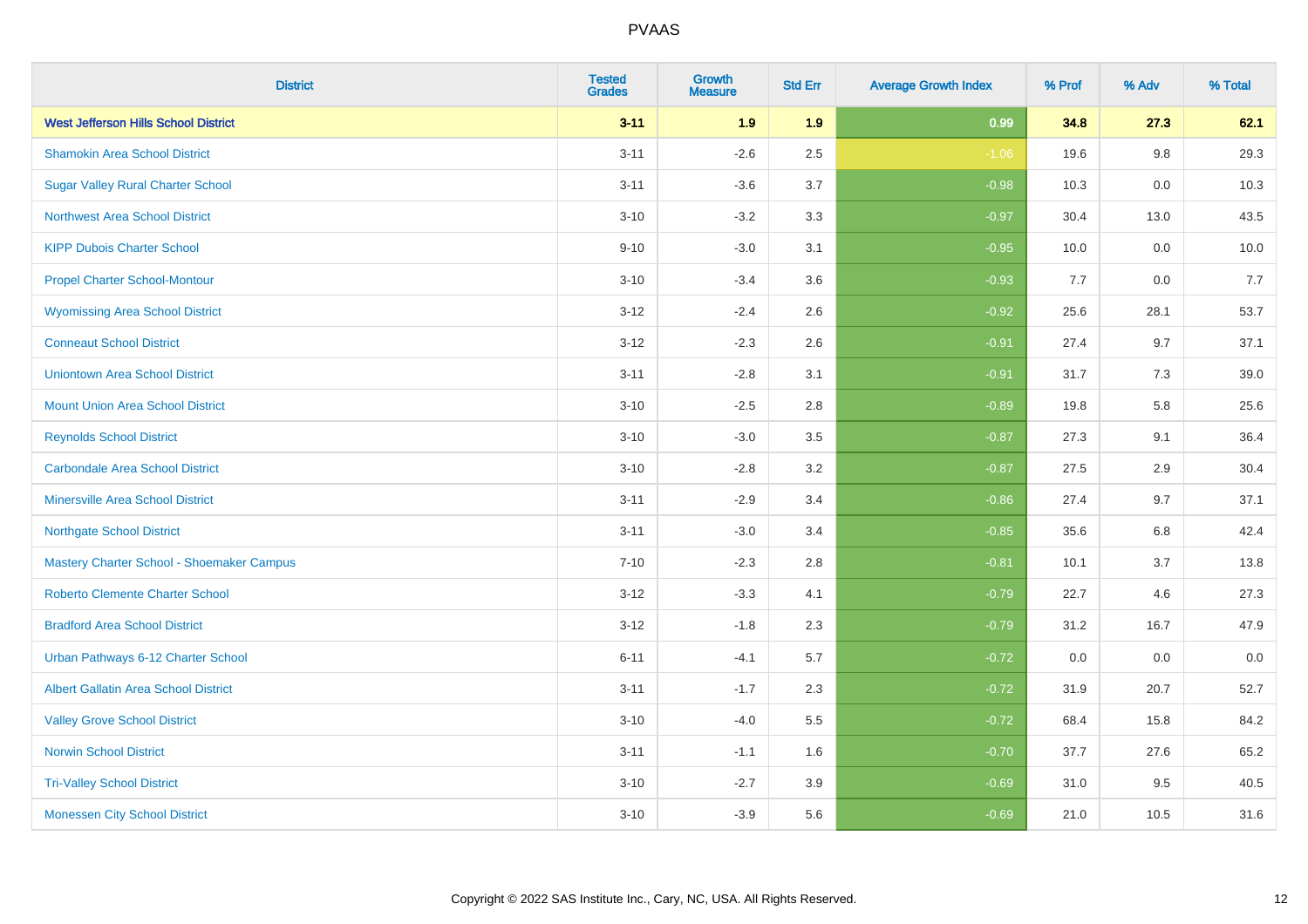| <b>District</b>                                         | <b>Tested</b><br><b>Grades</b> | <b>Growth</b><br><b>Measure</b> | <b>Std Err</b> | <b>Average Growth Index</b> | % Prof | % Adv | % Total |
|---------------------------------------------------------|--------------------------------|---------------------------------|----------------|-----------------------------|--------|-------|---------|
| <b>West Jefferson Hills School District</b>             | $3 - 11$                       | 1.9                             | 1.9            | 0.99                        | 34.8   | 27.3  | 62.1    |
| Northern Bedford County School District                 | $3 - 11$                       | $-2.3$                          | 3.3            | $-0.69$                     | 26.2   | 16.9  | 43.1    |
| <b>New Brighton Area School District</b>                | $3 - 11$                       | $-2.1$                          | 3.2            | $-0.65$                     | 31.5   | 11.1  | 42.6    |
| Propel Charter School - Braddock Hills                  | $3 - 11$                       | $-2.1$                          | 3.3            | $-0.63$                     | 4.8    | 3.2   | 8.1     |
| <b>Lebanon School District</b>                          | $3 - 11$                       | $-1.2$                          | 1.9            | $-0.63$                     | 15.2   | 6.4   | 21.6    |
| <b>Carlynton School District</b>                        | $3 - 11$                       | $-2.0$                          | 3.2            | $-0.62$                     | 27.9   | 5.2   | 33.1    |
| <b>Bangor Area School District</b>                      | $3 - 12$                       | $-1.2$                          | 2.0            | $-0.60$                     | 25.8   | 12.7  | 38.5    |
| <b>Exeter Township School District</b>                  | $3 - 11$                       | $-1.0$                          | 1.7            | $-0.58$                     | 27.2   | 15.6  | 42.8    |
| <b>South Eastern School District</b>                    | $3 - 11$                       | $-1.0$                          | 1.8            | $-0.55$                     | 36.4   | 17.1  | 53.5    |
| <b>Highlands School District</b>                        | $3 - 11$                       | $-1.3$                          | 2.3            | $-0.55$                     | 32.6   | 10.5  | 43.0    |
| Penns Manor Area School District                        | $3-12$                         | $-1.9$                          | 3.5            | $-0.55$                     | 24.2   | 3.8   | 28.0    |
| Center For Student Learning Charter School At Pennsbury | $6 - 12$                       | $-3.3$                          | 6.0            | $-0.55$                     | 23.1   | 0.0   | 23.1    |
| <b>Susq-Cyber Charter School</b>                        | $9 - 11$                       | $-3.2$                          | 5.8            | $-0.54$                     | 23.8   | 4.8   | 28.6    |
| <b>Southeastern Greene School District</b>              | $3 - 10$                       | $-2.3$                          | 4.4            | $-0.53$                     | 29.0   | 9.7   | 38.7    |
| <b>Lakeview School District</b>                         | $3 - 11$                       | $-1.9$                          | 3.5            | $-0.53$                     | 41.5   | 12.3  | 53.8    |
| <b>York Academy Regional Charter School</b>             | $3 - 11$                       | $-2.3$                          | 4.4            | $-0.52$                     | 23.5   | 2.0   | 25.5    |
| <b>Allegheny Valley School District</b>                 | $3 - 11$                       | $-1.9$                          | 3.9            | $-0.48$                     | 31.8   | 11.4  | 43.2    |
| <b>Schuylkill Valley School District</b>                | $3 - 11$                       | $-1.0$                          | 2.2            | $-0.47$                     | 29.8   | 20.2  | 50.0    |
| <b>Chichester School District</b>                       | $3 - 11$                       | $-1.8$                          | 4.2            | $-0.44$                     | 40.0   | 14.0  | 54.0    |
| <b>Farrell Area School District</b>                     | $3 - 11$                       | $-1.9$                          | 4.2            | $-0.44$                     | 9.3    | 11.6  | 20.9    |
| <b>Burrell School District</b>                          | $3 - 11$                       | $-1.5$                          | 3.3            | $-0.44$                     | 27.8   | 17.7  | 45.6    |
| <b>Forest Area School District</b>                      | $3 - 11$                       | $-1.8$                          | 4.7            | $-0.37$                     | 18.9   | 15.1  | 34.0    |
| <b>Westmont Hilltop School District</b>                 | $3 - 11$                       | $-1.0$                          | 2.8            | $-0.36$                     | 33.3   | 14.7  | 48.0    |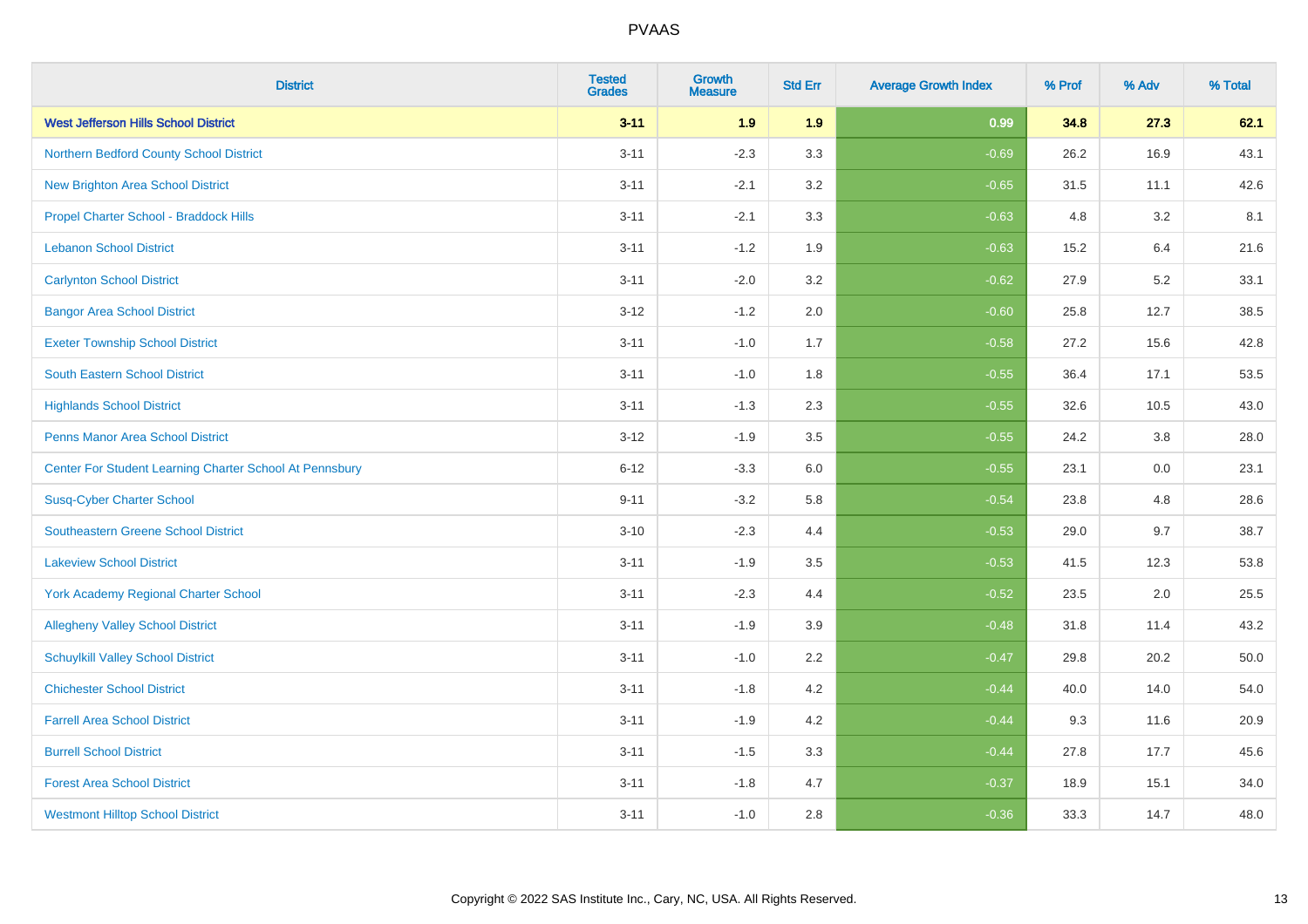| <b>District</b>                             | <b>Tested</b><br><b>Grades</b> | <b>Growth</b><br><b>Measure</b> | <b>Std Err</b> | <b>Average Growth Index</b> | % Prof | % Adv   | % Total |
|---------------------------------------------|--------------------------------|---------------------------------|----------------|-----------------------------|--------|---------|---------|
| <b>West Jefferson Hills School District</b> | $3 - 11$                       | 1.9                             | 1.9            | 0.99                        | 34.8   | 27.3    | 62.1    |
| <b>Pine Grove Area School District</b>      | $3 - 11$                       | $-1.1$                          | 3.0            | $-0.36$                     | 29.5   | 14.3    | 43.8    |
| <b>Everett Area School District</b>         | $3 - 11$                       | $-1.1$                          | 3.1            | $-0.34$                     | 34.2   | 13.2    | 47.4    |
| <b>MaST Community Charter School</b>        | $3 - 10$                       | $-0.9$                          | 2.5            | $-0.34$                     | 25.0   | 21.6    | 46.6    |
| <b>Clearfield Area School District</b>      | $3 - 10$                       | $-1.3$                          | 3.7            | $-0.34$                     | 43.9   | 24.6    | 68.4    |
| <b>Palmerton Area School District</b>       | $3 - 11$                       | $-0.9$                          | 2.7            | $-0.34$                     | 34.3   | 14.3    | 48.6    |
| <b>Forest City Regional School District</b> | $3 - 12$                       | $-1.2$                          | 3.6            | $-0.33$                     | 26.5   | 8.2     | 34.7    |
| <b>Clairton City School District</b>        | $3 - 11$                       | $-1.6$                          | 5.0            | $-0.32$                     | 3.8    | 0.5     | 4.4     |
| <b>Columbia Borough School District</b>     | $3 - 12$                       | $-1.1$                          | 3.6            | $-0.31$                     | 17.2   | 1.7     | 19.0    |
| Mastery Charter High School-Lenfest Campus  | $7 - 11$                       | $-1.8$                          | 5.8            | $-0.30$                     | 26.3   | 0.0     | 26.3    |
| South Allegheny School District             | $3 - 11$                       | $-0.9$                          | 3.1            | $-0.30$                     | 23.8   | 2.5     | 26.2    |
| <b>Northern Lebanon School District</b>     | $3 - 11$                       | $-0.7$                          | 2.3            | $-0.29$                     | 18.8   | 6.8     | 25.6    |
| <b>Cranberry Area School District</b>       | $3 - 12$                       | $-0.9$                          | 3.1            | $-0.29$                     | 25.5   | 9.7     | 35.2    |
| <b>Ferndale Area School District</b>        | $3 - 10$                       | $-1.1$                          | 4.1            | $-0.27$                     | 21.0   | 7.9     | 29.0    |
| <b>Blacklick Valley School District</b>     | $3 - 11$                       | $-0.9$                          | 3.9            | $-0.23$                     | 7.7    | 7.7     | 15.4    |
| <b>Evergreen Community Charter School</b>   | $6 - 11$                       | $-1.1$                          | 4.7            | $-0.23$                     | 34.6   | 26.9    | 61.5    |
| <b>Claysburg-Kimmel School District</b>     | $3 - 11$                       | $-1.2$                          | 5.2            | $-0.22$                     | 5.0    | $0.0\,$ | $5.0$   |
| <b>Fort Cherry School District</b>          | $3 - 10$                       | $-0.7$                          | 3.1            | $-0.21$                     | 30.6   | 14.1    | 44.7    |
| Jeannette City School District              | $3 - 11$                       | $-0.7$                          | 3.4            | $-0.20$                     | 26.8   | 4.1     | 30.9    |
| South Side Area School District             | $3 - 11$                       | $-0.6$                          | 3.1            | $-0.19$                     | 24.0   | 28.0    | 52.0    |
| <b>Central Greene School District</b>       | $3 - 11$                       | $-0.4$                          | 2.5            | $-0.15$                     | 27.8   | 14.8    | 42.6    |
| <b>Greencastle-Antrim School District</b>   | $3 - 11$                       | $-0.3$                          | 2.0            | $-0.14$                     | 30.9   | 22.2    | 53.1    |
| <b>Portage Area School District</b>         | $3 - 10$                       | $-0.5$                          | 3.3            | $-0.14$                     | 27.0   | 20.6    | 47.6    |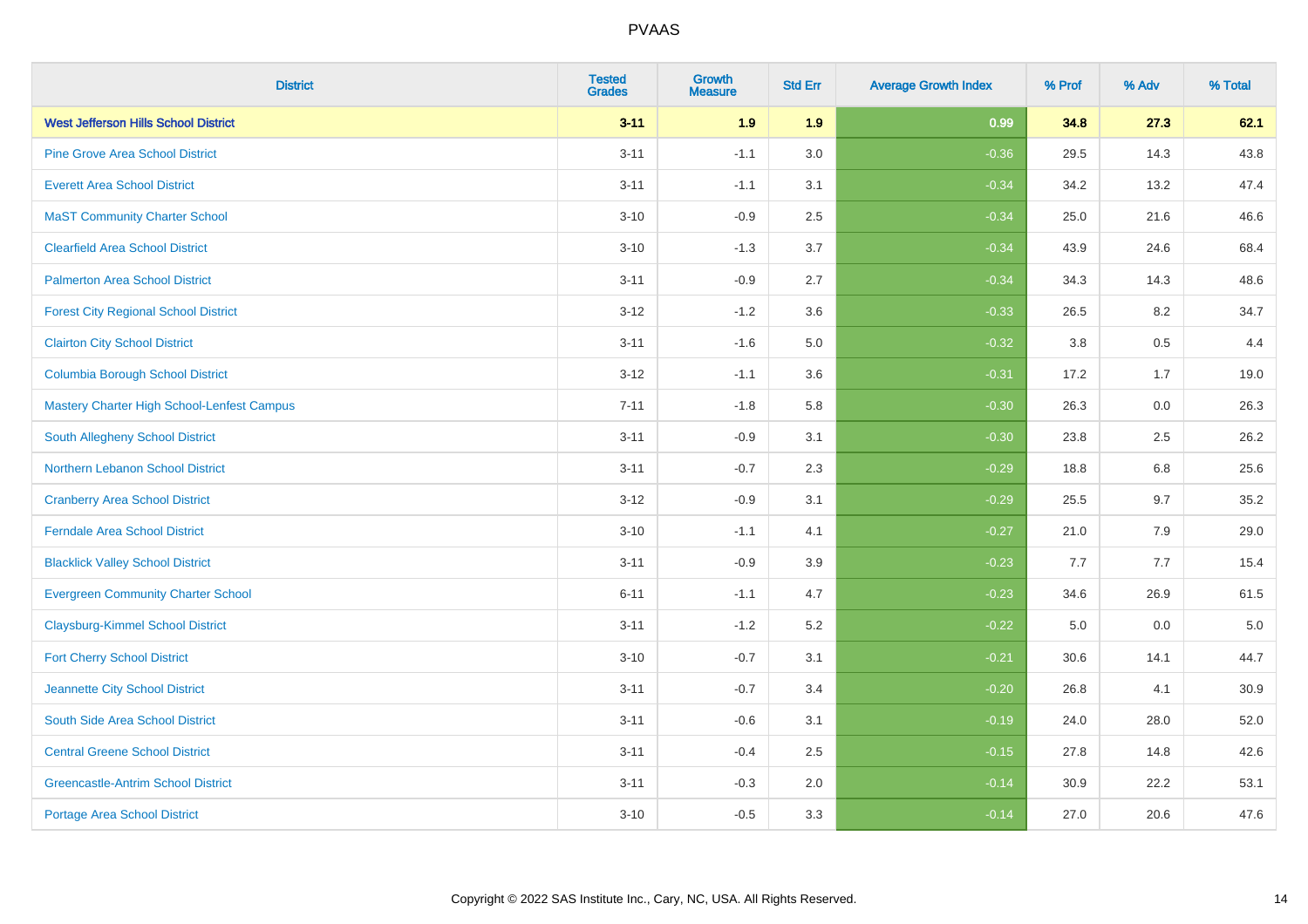| <b>District</b>                                  | <b>Tested</b><br><b>Grades</b> | <b>Growth</b><br><b>Measure</b> | <b>Std Err</b> | <b>Average Growth Index</b> | % Prof | % Adv   | % Total |
|--------------------------------------------------|--------------------------------|---------------------------------|----------------|-----------------------------|--------|---------|---------|
| <b>West Jefferson Hills School District</b>      | $3 - 11$                       | 1.9                             | 1.9            | 0.99                        | 34.8   | 27.3    | 62.1    |
| <b>Otto-Eldred School District</b>               | $3 - 11$                       | $-0.5$                          | 3.5            | $-0.13$                     | 35.8   | 10.5    | 46.3    |
| <b>Fairfield Area School District</b>            | $3 - 11$                       | $-0.5$                          | 3.6            | $-0.13$                     | 43.9   | 6.1     | 50.0    |
| <b>Wilson Area School District</b>               | $3 - 11$                       | $-0.3$                          | 2.4            | $-0.12$                     | 35.4   | 14.6    | 50.0    |
| <b>Harrisburg City School District</b>           | $3 - 11$                       | $-0.2$                          | 2.0            | $-0.11$                     | 6.0    | 2.0     | 8.0     |
| <b>Brockway Area School District</b>             | $3 - 11$                       | $-0.4$                          | 3.5            | $-0.11$                     | 41.2   | 13.8    | 55.0    |
| Lehigh Career & Technical Institute              | $10 - 12$                      | $-0.7$                          | 6.3            | $-0.11$                     | 36.4   | 4.6     | 40.9    |
| <b>Freeport Area School District</b>             | $3 - 10$                       | $-0.2$                          | 2.1            | $-0.10$                     | 37.4   | 29.8    | 67.2    |
| <b>Northern Cambria School District</b>          | $3 - 11$                       | $-0.3$                          | 3.4            | $-0.09$                     | 26.5   | 1.2     | 27.7    |
| <b>Warren County School District</b>             | $3 - 11$                       | $-0.1$                          | 1.6            | $-0.06$                     | 26.7   | 9.7     | 36.4    |
| Southern Tioga School District                   | $3 - 11$                       | $-0.1$                          | 2.8            | $-0.03$                     | 26.3   | 10.3    | 36.6    |
| <b>Penn Hills School District</b>                | $3 - 11$                       | 0.0                             | 2.4            | 0.02                        | 18.4   | 7.1     | 25.6    |
| Community Academy Of Philadelphia Charter School | $3 - 11$                       | 0.1                             | 2.6            | 0.06                        | 9.7    | $2.6\,$ | 12.4    |
| Altoona Area School District                     | $3 - 12$                       | 0.1                             | 1.5            | 0.07                        | 29.0   | 13.8    | 42.8    |
| <b>Central Columbia School District</b>          | $3 - 12$                       | 0.3                             | 2.3            | 0.12                        | 25.4   | 37.6    | 63.0    |
| <b>Garnet Valley School District</b>             | $3 - 10$                       | 0.2                             | 1.7            | 0.13                        | 34.9   | 26.4    | 61.3    |
| <b>Tidioute Community Charter School</b>         | $3 - 11$                       | 0.8                             | 4.4            | 0.19                        | 18.1   | 6.9     | 25.0    |
| <b>Tulpehocken Area School District</b>          | $3 - 12$                       | 1.0                             | 4.9            | 0.20                        | 11.5   | 23.1    | 34.6    |
| <b>Ridley School District</b>                    | $3 - 12$                       | 0.3                             | 1.6            | 0.21                        | 32.0   | 10.7    | 42.6    |
| Hamburg Area School District                     | $3 - 11$                       | 0.6                             | 2.4            | 0.25                        | 28.0   | 15.5    | 43.6    |
| <b>Shippensburg Area School District</b>         | $3 - 11$                       | 0.5                             | 1.8            | 0.26                        | 23.5   | 22.8    | 46.3    |
| <b>Jersey Shore Area School District</b>         | $3 - 11$                       | 0.7                             | 2.5            | 0.27                        | 39.3   | 13.6    | 52.9    |
| <b>Marion Center Area School District</b>        | $3 - 10$                       | 0.8                             | 2.9            | 0.27                        | 23.3   | 11.1    | 34.4    |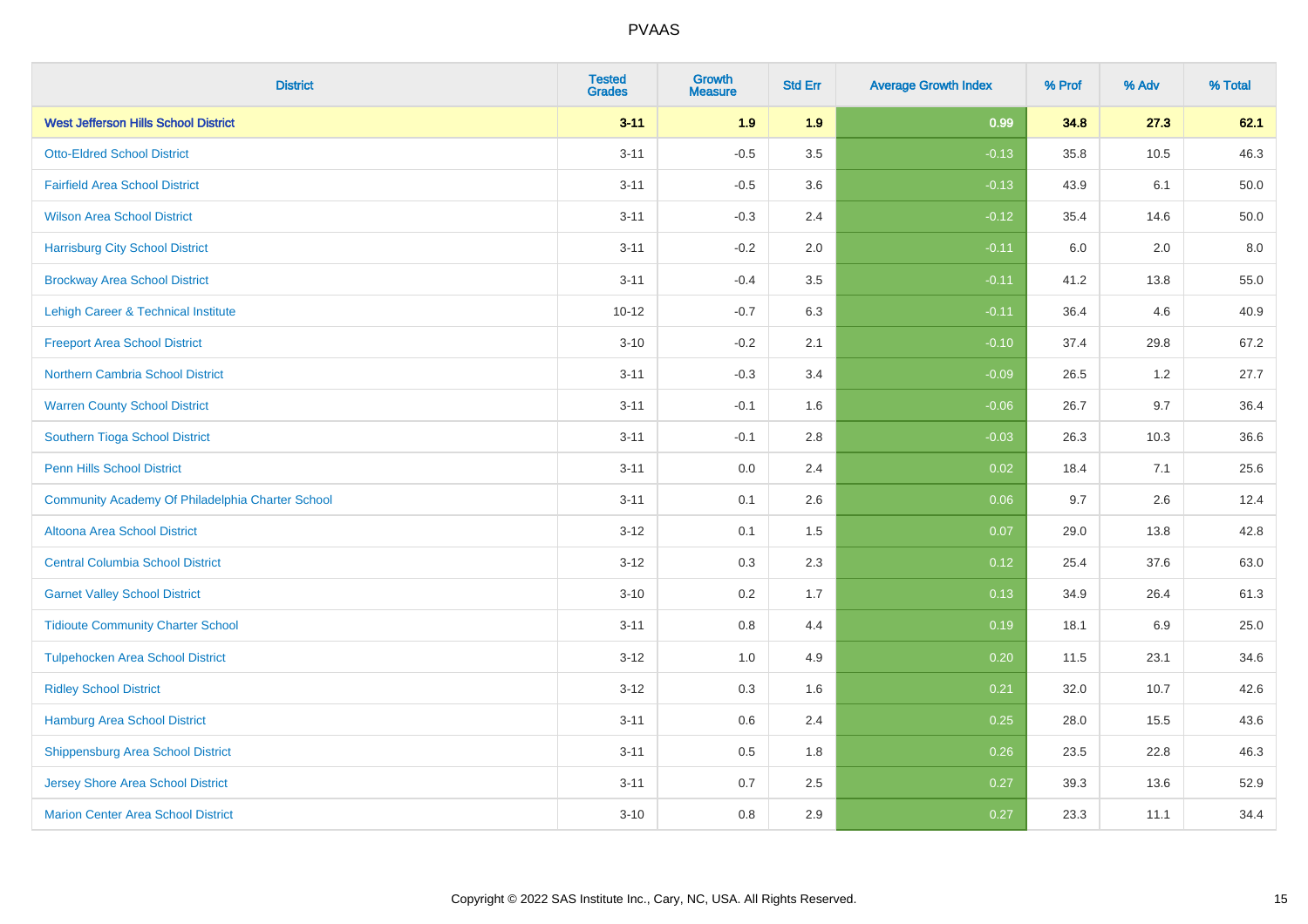| <b>District</b>                                    | <b>Tested</b><br><b>Grades</b> | <b>Growth</b><br><b>Measure</b> | <b>Std Err</b> | <b>Average Growth Index</b> | % Prof | % Adv   | % Total |
|----------------------------------------------------|--------------------------------|---------------------------------|----------------|-----------------------------|--------|---------|---------|
| <b>West Jefferson Hills School District</b>        | $3 - 11$                       | 1.9                             | 1.9            | 0.99                        | 34.8   | 27.3    | 62.1    |
| <b>Tech Freire Charter School</b>                  | $9 - 11$                       | 0.7                             | 2.5            | 0.27                        | 3.6    | 0.0     | 3.6     |
| <b>New Foundations Charter School</b>              | $3 - 11$                       | 0.6                             | 2.2            | 0.29                        | 22.4   | 4.0     | 26.4    |
| South Williamsport Area School District            | $3 - 10$                       | 0.9                             | 3.1            | 0.31                        | 38.4   | 11.6    | 50.0    |
| <b>Hopewell Area School District</b>               | $3 - 11$                       | 0.8                             | 2.6            | 0.31                        | 34.5   | 12.4    | 46.9    |
| <b>Wilson School District</b>                      | $3 - 12$                       | 0.5                             | 1.5            | 0.32                        | 30.4   | 25.5    | 55.9    |
| <b>Avella Area School District</b>                 | $3 - 12$                       | 1.6                             | 4.7            | 0.34                        | 34.8   | 7.2     | 42.0    |
| <b>North Star School District</b>                  | $3 - 11$                       | 1.1                             | 3.3            | 0.34                        | 26.2   | 20.0    | 46.2    |
| <b>Wattsburg Area School District</b>              | $3 - 11$                       | 1.0                             | 2.7            | 0.36                        | 20.4   | 12.4    | 32.7    |
| <b>Upper Adams School District</b>                 | $3 - 11$                       | 0.9                             | 2.5            | 0.37                        | 33.0   | 17.0    | 50.0    |
| Pennsylvania Cyber Charter School                  | $3 - 11$                       | 0.6                             | 1.5            | 0.37                        | 20.8   | 8.1     | 28.9    |
| <b>Reach Cyber Charter School</b>                  | $3 - 11$                       | 1.4                             | 3.6            | 0.40                        | 32.9   | 15.2    | 48.1    |
| <b>Austin Area School District</b>                 | $3 - 11$                       | 2.6                             | 6.0            | 0.43                        | 25.0   | 18.8    | 43.8    |
| <b>Brentwood Borough School District</b>           | $3 - 11$                       | 1.3                             | 3.0            | 0.44                        | 20.2   | 16.0    | 36.2    |
| <b>MaST Community Charter School II</b>            | $3 - 10$                       | 1.4                             | 3.0            | 0.45                        | 16.1   | 4.6     | 20.7    |
| Philadelphia Electrical & Tech Charter High School | $10 - 10$                      | 1.2                             | 2.6            | 0.45                        | 0.9    | $0.0\,$ | 0.9     |
| <b>Annville-Cleona School District</b>             | $3 - 12$                       | 1.1                             | 2.4            | 0.45                        | 34.8   | 13.6    | 48.5    |
| Daniel Boone Area School District                  | $3 - 12$                       | 0.9                             | 1.9            | 0.46                        | 28.9   | 22.0    | 51.0    |
| Juniata Valley School District                     | $3 - 11$                       | 1.6                             | 3.2            | 0.51                        | 23.1   | 9.4     | 32.5    |
| Shenango Area School District                      | $3 - 11$                       | 1.7                             | 3.2            | 0.52                        | 41.4   | 13.8    | 55.3    |
| <b>Seneca Valley School District</b>               | $3 - 11$                       | $0.8\,$                         | 1.4            | 0.54                        | 40.6   | 25.2    | 65.8    |
| <b>Oley Valley School District</b>                 | $3 - 11$                       | 1.4                             | 2.4            | 0.56                        | 37.4   | 23.9    | 61.4    |
| <b>Upper Moreland Township School District</b>     | $3 - 11$                       | 1.1                             | 2.0            | 0.56                        | 24.8   | 26.6    | 51.3    |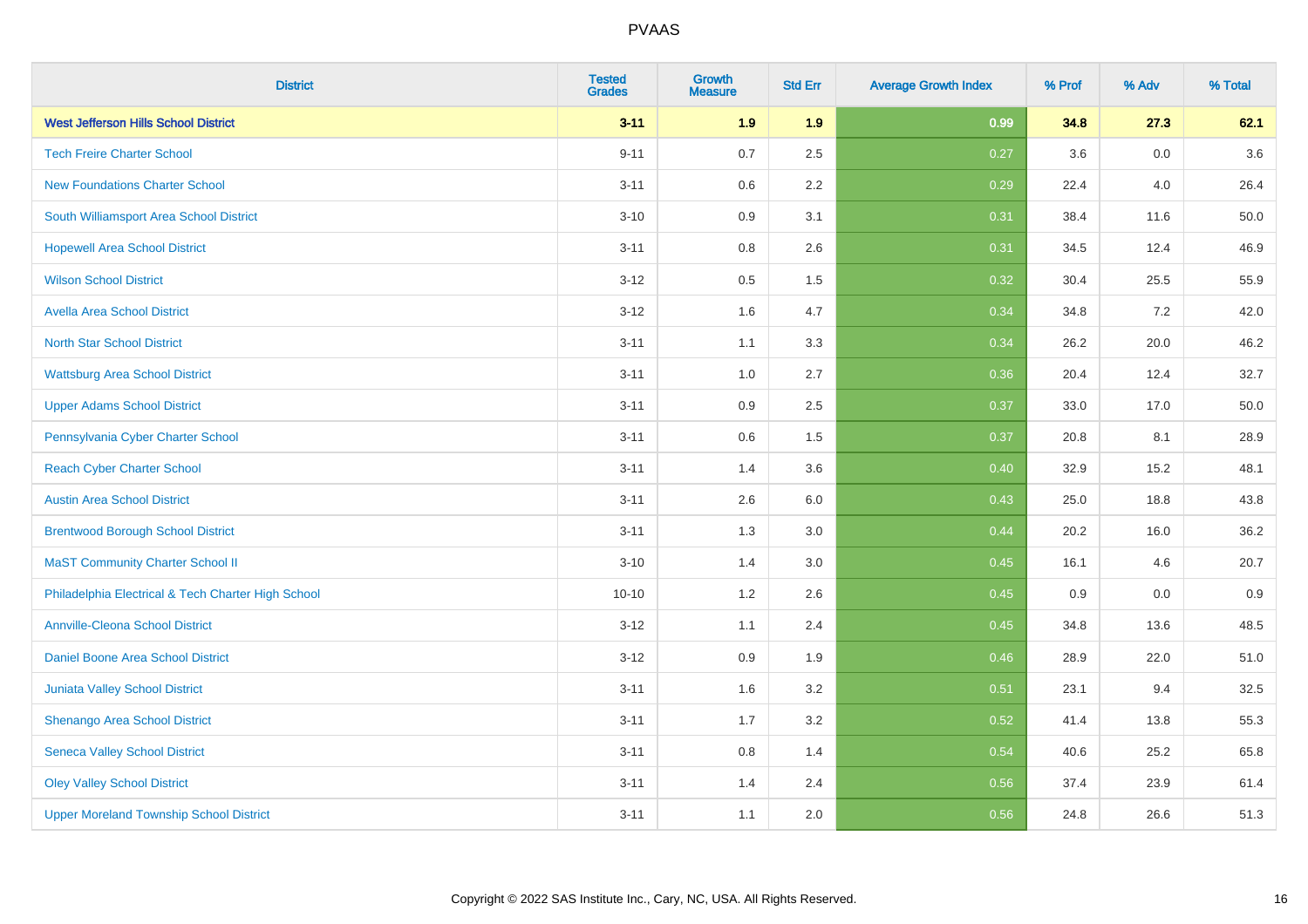| <b>District</b>                             | <b>Tested</b><br><b>Grades</b> | <b>Growth</b><br><b>Measure</b> | <b>Std Err</b> | <b>Average Growth Index</b> | % Prof | % Adv   | % Total |
|---------------------------------------------|--------------------------------|---------------------------------|----------------|-----------------------------|--------|---------|---------|
| <b>West Jefferson Hills School District</b> | $3 - 11$                       | 1.9                             | 1.9            | 0.99                        | 34.8   | 27.3    | 62.1    |
| <b>Abington School District</b>             | $3 - 10$                       | 0.9                             | 1.6            | 0.57                        | 29.7   | 28.7    | 58.4    |
| <b>Sullivan County School District</b>      | $3 - 10$                       | 2.5                             | 4.3            | 0.58                        | 43.6   | 7.7     | 51.3    |
| <b>Bethlehem-Center School District</b>     | $3 - 10$                       | 2.1                             | 3.5            | 0.59                        | 32.3   | 4.6     | 36.9    |
| <b>Bensalem Township School District</b>    | $3 - 11$                       | 1.0                             | 1.6            | 0.63                        | 24.3   | 10.7    | 34.9    |
| <b>Belmont Charter School</b>               | $3 - 10$                       | 2.2                             | 3.4            | 0.64                        | 5.3    | 1.8     | 7.0     |
| Mastery Charter School - Pickett Campus     | $6 - 10$                       | 2.7                             | 4.2            | 0.65                        | 20.6   | 0.0     | 20.6    |
| <b>Union School District</b>                | $3 - 12$                       | 2.5                             | 3.7            | 0.69                        | 17.9   | 10.4    | 28.4    |
| <b>Springfield School District</b>          | $3 - 11$                       | 1.2                             | 1.7            | 0.69                        | 31.8   | 25.2    | 56.9    |
| <b>Williams Valley School District</b>      | $3 - 11$                       | 2.6                             | 3.7            | 0.69                        | 17.0   | 5.1     | 22.0    |
| <b>Mercer Area School District</b>          | $3 - 11$                       | 2.2                             | 3.1            | 0.70                        | 24.4   | 11.8    | 36.2    |
| <b>Forest Hills School District</b>         | $3 - 11$                       | 1.8                             | 2.5            | 0.71                        | 28.8   | 10.3    | 39.1    |
| <b>Tunkhannock Area School District</b>     | $3 - 11$                       | 1.4                             | 2.0            | 0.71                        | 29.8   | 18.1    | 47.9    |
| <b>School Lane Charter School</b>           | $3 - 11$                       | 2.6                             | 3.6            | 0.72                        | 23.1   | 18.7    | 41.8    |
| <b>Lewisburg Area School District</b>       | $3 - 11$                       | 1.7                             | 2.4            | 0.72                        | 35.9   | 35.9    | 71.8    |
| Penn-Delco School District                  | $3 - 11$                       | 1.3                             | 1.8            | 0.75                        | 26.5   | 12.6    | 39.1    |
| <b>North Clarion County School District</b> | $3 - 12$                       | 3.4                             | 4.1            | 0.83                        | 45.0   | 18.8    | 63.8    |
| <b>Moon Area School District</b>            | $3 - 11$                       | 1.5                             | 1.8            | 0.86                        | 34.5   | 25.5    | 60.0    |
| <b>Blackhawk School District</b>            | $3 - 11$                       | 2.0                             | 2.3            | 0.87                        | 34.6   | 20.7    | 55.3    |
| Aspira Bilingual Cyber Charter School       | $3 - 11$                       | 5.1                             | 5.8            | 0.87                        | 4.8    | 0.0     | 4.8     |
| Hope For Hyndman Charter School             | $3 - 11$                       | 5.1                             | 5.8            | 0.88                        | 14.3   | 7.1     | 21.4    |
| <b>Pottstown School District</b>            | $3 - 12$                       | 2.0                             | 2.2            | 0.88                        | 19.4   | $6.2\,$ | 25.6    |
| <b>Clarion Area School District</b>         | $3 - 11$                       | 3.2                             | 3.7            | 0.88                        | 31.7   | 13.3    | 45.0    |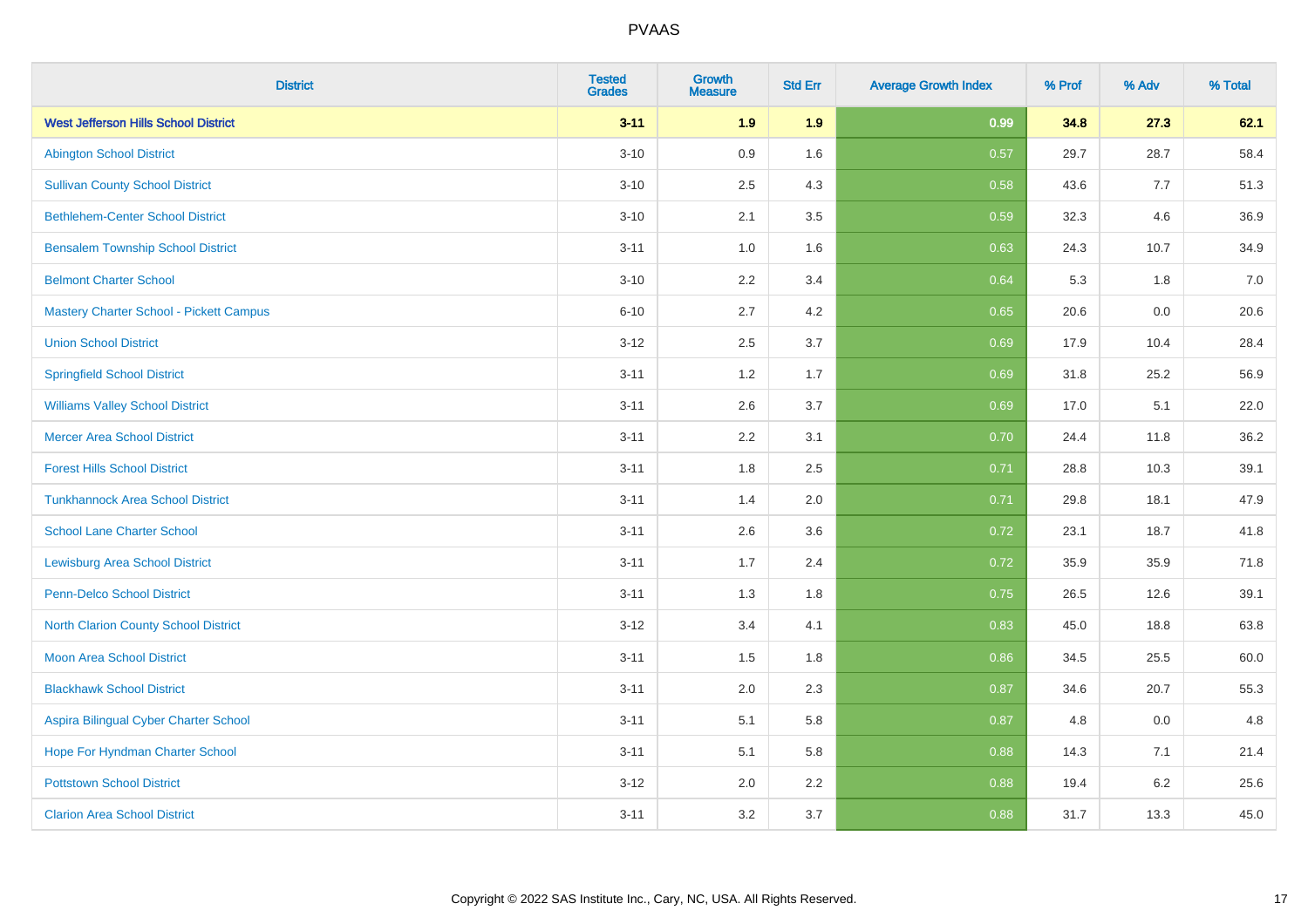| <b>District</b>                                 | <b>Tested</b><br><b>Grades</b> | Growth<br><b>Measure</b> | <b>Std Err</b> | <b>Average Growth Index</b> | % Prof | % Adv | % Total |
|-------------------------------------------------|--------------------------------|--------------------------|----------------|-----------------------------|--------|-------|---------|
| <b>West Jefferson Hills School District</b>     | $3 - 11$                       | 1.9                      | 1.9            | 0.99                        | 34.8   | 27.3  | 62.1    |
| <b>Eastern Lancaster County School District</b> | $3 - 12$                       | 2.9                      | 3.2            | 0.91                        | 35.2   | 36.4  | 71.6    |
| <b>Centennial School District</b>               | $3 - 10$                       | 1.5                      | 1.5            | 0.98                        | 23.6   | 12.4  | 36.0    |
| <b>West Jefferson Hills School District</b>     | $3 - 11$                       | 1.9                      | 1.9            | 0.99                        | 34.8   | 27.3  | 62.1    |
| <b>Galeton Area School District</b>             | $3 - 11$                       | 5.4                      | 5.4            | 1.01                        | 33.3   | 22.2  | 55.6    |
| Esperanza Academy Charter School                | $4 - 11$                       | 2.1                      | 2.1            | 1.01                        | 14.2   | 3.6   | 17.8    |
| <b>Brownsville Area School District</b>         | $3 - 12$                       | 3.9                      | 3.8            | 1.04                        | 22.0   | 8.5   | 30.5    |
| <b>Sharpsville Area School District</b>         | $3 - 11$                       | 3.8                      | 3.7            | 1.04                        | 41.1   | 23.2  | 64.3    |
| <b>Bermudian Springs School District</b>        | $3 - 11$                       | 2.5                      | 2.4            | 1.05                        | 31.8   | 23.5  | 55.3    |
| <b>Haverford Township School District</b>       | $3 - 11$                       | 1.4                      | 1.4            | 1.05                        | 36.7   | 26.3  | 63.0    |
| <b>Athens Area School District</b>              | $3 - 11$                       | 2.6                      | 2.3            | 1.11                        | 34.9   | 12.3  | 47.3    |
| <b>Southeast Delco School District</b>          | $3 - 10$                       | 3.9                      | 3.5            | 1.12                        | 18.6   | 3.4   | 22.0    |
| Esperanza Cyber Charter School                  | $3 - 11$                       | 7.1                      | 6.1            | 1.15                        | 8.8    | 2.9   | 11.8    |
| People For People Charter School                | $3 - 12$                       | 6.4                      | 5.6            | 1.15                        | 2.4    | 0.0   | 2.4     |
| <b>Newport School District</b>                  | $3 - 12$                       | $3.8\,$                  | 3.3            | 1.17                        | 38.8   | 10.4  | 49.2    |
| <b>Solanco School District</b>                  | $3 - 11$                       | 2.2                      | 1.8            | 1.18                        | 27.2   | 15.0  | 42.3    |
| <b>Upper Dublin School District</b>             | $3 - 12$                       | 2.1                      | 1.8            | 1.19                        | 34.7   | 30.0  | 64.7    |
| <b>Bellwood-Antis School District</b>           | $3 - 10$                       | 3.5                      | 2.8            | 1.24                        | 40.9   | 19.4  | 60.2    |
| <b>Bloomsburg Area School District</b>          | $3 - 10$                       | 4.3                      | 3.4            | 1.26                        | 36.5   | 20.6  | 57.1    |
| Johnsonburg Area School District                | $3 - 11$                       | 5.0                      | 3.9            | 1.27                        | 35.5   | 11.8  | 47.4    |
| <b>Purchase Line School District</b>            | $3 - 12$                       | 4.3                      | 3.3            | 1.30                        | 32.3   | 9.0   | 41.4    |
| Pennsylvania Virtual Charter School             | $3 - 11$                       | 4.4                      | 3.4            | 1.31                        | 29.8   | 21.2  | 51.0    |
| <b>Ringgold School District</b>                 | $3 - 11$                       | 2.9                      | 2.2            | 1.32                        | 23.8   | 13.3  | 37.1    |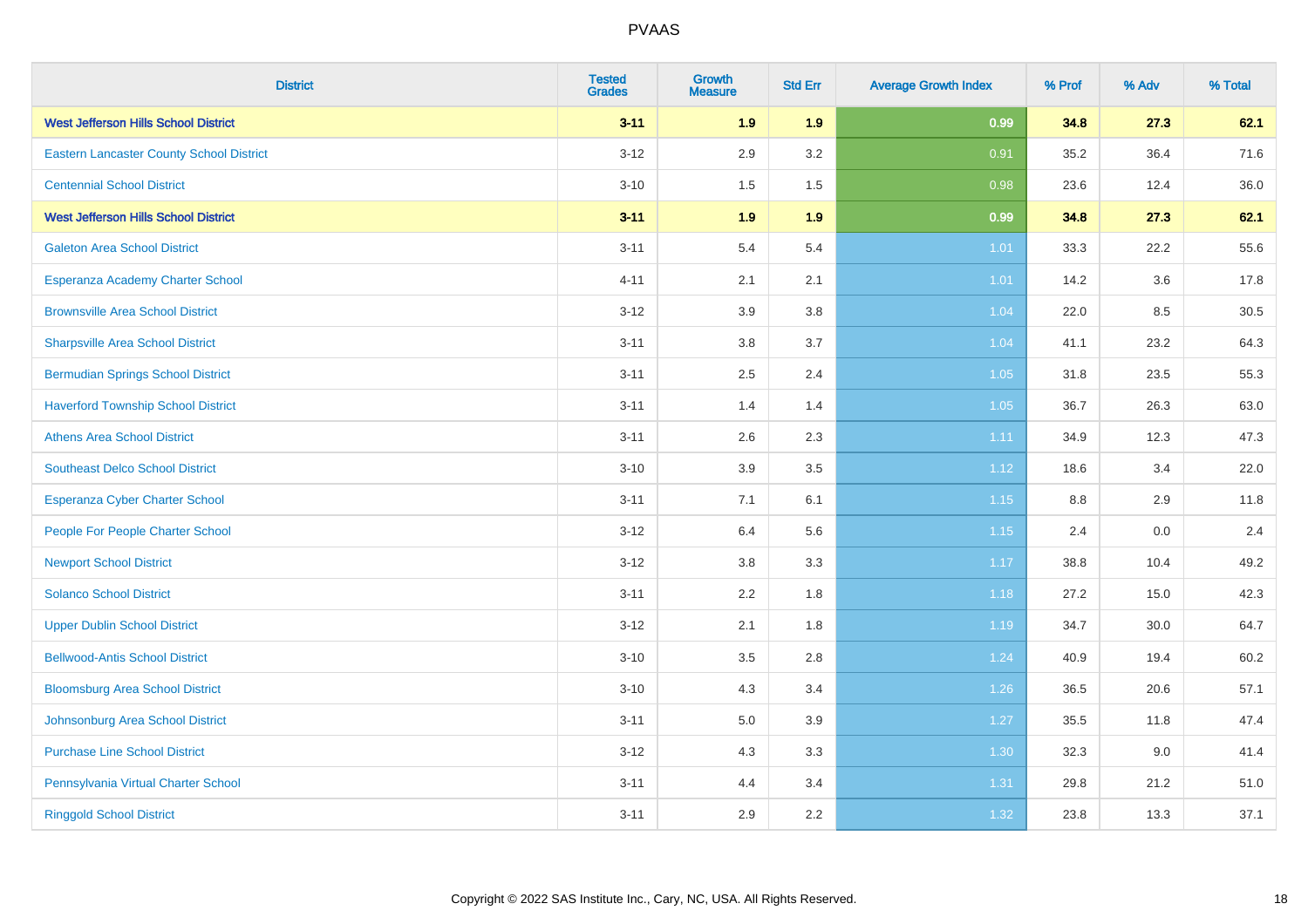| <b>District</b>                                | <b>Tested</b><br><b>Grades</b> | <b>Growth</b><br><b>Measure</b> | <b>Std Err</b> | <b>Average Growth Index</b> | % Prof | % Adv | % Total |
|------------------------------------------------|--------------------------------|---------------------------------|----------------|-----------------------------|--------|-------|---------|
| <b>West Jefferson Hills School District</b>    | $3 - 11$                       | 1.9                             | 1.9            | 0.99                        | 34.8   | 27.3  | 62.1    |
| <b>Keystone School District</b>                | $3 - 11$                       | 7.8                             | 5.7            | 1.37                        | 35.0   | 45.0  | 80.0    |
| Philipsburg-Osceola Area School District       | $3 - 11$                       | 4.1                             | 3.0            | 1.37                        | 22.5   | 16.2  | 38.8    |
| <b>Chestnut Ridge School District</b>          | $3 - 12$                       | 4.0                             | 2.9            | 1.38                        | 33.2   | 11.0  | 44.2    |
| <b>Conemaugh Township Area School District</b> | $3 - 12$                       | 4.8                             | 3.5            | 1.39                        | 30.9   | 27.8  | 58.8    |
| <b>Western Wayne School District</b>           | $3 - 11$                       | 3.6                             | 2.6            | 1.39                        | 30.8   | 16.2  | 47.0    |
| <b>Mastery Charter School - Thomas Campus</b>  | $3 - 10$                       | 7.9                             | 5.7            | 1.39                        | 12.5   | 0.0   | 12.5    |
| <b>Midd-West School District</b>               | $3 - 11$                       | 3.6                             | 2.6            | 1.42                        | 28.6   | 25.0  | 53.6    |
| <b>Conestoga Valley School District</b>        | $3 - 11$                       | 2.4                             | 1.7            | 1.43                        | 35.0   | 23.5  | 58.5    |
| Susquehanna Township School District           | $3 - 12$                       | 3.9                             | 2.7            | 1.45                        | 19.0   | 13.1  | 32.0    |
| <b>Northern Potter School District</b>         | $3 - 12$                       | 6.8                             | 4.6            | 1.48                        | 30.6   | 11.1  | 41.7    |
| <b>South Western School District</b>           | $3 - 12$                       | 2.5                             | 1.7            | 1.48                        | 36.2   | 19.7  | 55.9    |
| <b>Smethport Area School District</b>          | $3 - 12$                       | 5.8                             | 3.8            | 1.52                        | 24.6   | 20.0  | 44.6    |
| <b>Gateway School District</b>                 | $3 - 11$                       | 3.1                             | 2.0            | 1.55                        | 35.7   | 18.5  | 54.2    |
| <b>Fort Leboeuf School District</b>            | $3 - 11$                       | 3.5                             | 2.2            | 1.58                        | 32.0   | 16.8  | 48.8    |
| <b>Salisbury Township School District</b>      | $3 - 11$                       | 5.8                             | 3.6            | 1.62                        | 24.4   | 12.6  | 37.0    |
| <b>Halifax Area School District</b>            | $3 - 11$                       | 5.8                             | 3.5            | 1.64                        | 32.1   | 18.9  | 50.9    |
| Dr Robert Ketterer Charter School Inc          | $6 - 12$                       | 7.1                             | 4.3            | 1.66                        | 7.3    | 1.7   | 9.0     |
| <b>Waynesboro Area School District</b>         | $3 - 12$                       | 3.0                             | 1.8            | 1.67                        | 26.0   | 23.5  | 49.5    |
| <b>West Shore School District</b>              | $3 - 12$                       | 2.2                             | 1.3            | 1.68                        | 31.8   | 15.2  | 47.1    |
| <b>Penn-Trafford School District</b>           | $3 - 11$                       | 2.9                             | 1.8            | 1.68                        | 46.3   | 26.2  | 72.5    |
| <b>Port Allegany School District</b>           | $3 - 11$                       | 6.5                             | 3.7            | 1.74                        | 26.4   | 11.3  | 37.7    |
| <b>Multicultural Academy Charter School</b>    | $9 - 11$                       | 6.0                             | 3.4            | 1.77                        | 12.3   | 0.0   | 12.3    |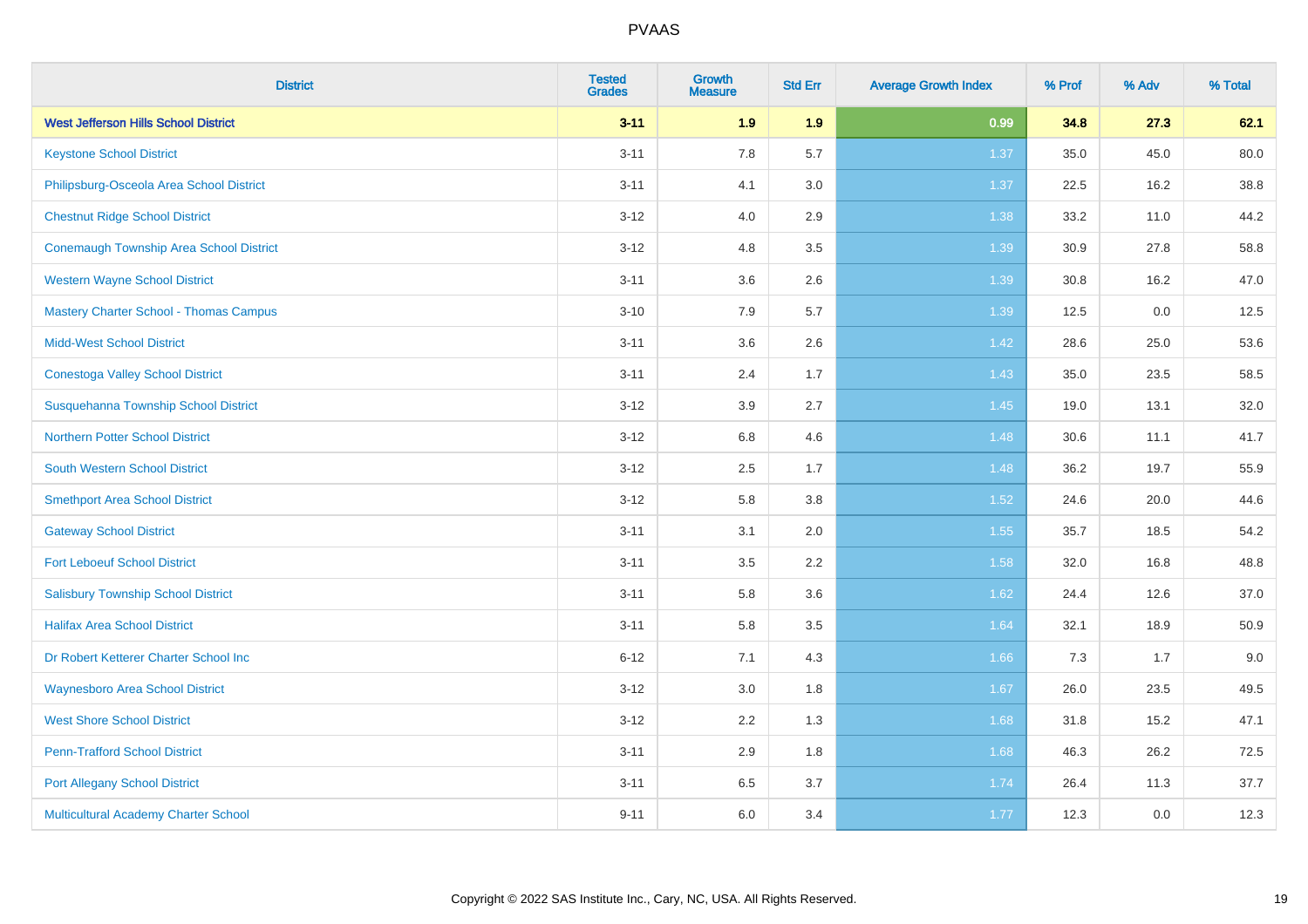| <b>District</b>                               | <b>Tested</b><br><b>Grades</b> | <b>Growth</b><br><b>Measure</b> | <b>Std Err</b> | <b>Average Growth Index</b> | % Prof | % Adv | % Total |
|-----------------------------------------------|--------------------------------|---------------------------------|----------------|-----------------------------|--------|-------|---------|
| <b>West Jefferson Hills School District</b>   | $3 - 11$                       | 1.9                             | 1.9            | 0.99                        | 34.8   | 27.3  | 62.1    |
| <b>Wyalusing Area School District</b>         | $3 - 12$                       | 5.7                             | 3.2            | 1.78                        | 38.6   | 12.9  | 51.4    |
| Leechburg Area School District                | $3 - 11$                       | 7.0                             | 3.9            | 1.79                        | 37.7   | 4.9   | 42.6    |
| Mt Lebanon School District                    | $3 - 11$                       | 2.4                             | 1.3            | 1.79                        | 39.3   | 37.4  | 76.8    |
| <b>Sayre Area School District</b>             | $3 - 11$                       | 5.8                             | 3.2            | 1.81                        | 30.3   | 21.0  | 51.3    |
| <b>Perkiomen Valley School District</b>       | $3 - 11$                       | 2.7                             | 1.5            | 1.83                        | 35.0   | 25.3  | 60.3    |
| <b>Central Valley School District</b>         | $3 - 10$                       | 4.7                             | 2.6            | 1.83                        | 37.8   | 18.5  | 56.3    |
| <b>Eastern Lebanon County School District</b> | $3 - 11$                       | 4.0                             | 2.1            | 1.89                        | 23.5   | 11.5  | 35.0    |
| <b>United School District</b>                 | $3 - 11$                       | 6.3                             | 3.3            | 1.89                        | 38.8   | 16.3  | 55.0    |
| <b>Spring Grove Area School District</b>      | $3 - 11$                       | 3.9                             | 2.0            | 1.90                        | 30.0   | 23.0  | 53.0    |
| <b>Oswayo Valley School District</b>          | $3 - 12$                       | 9.9                             | 5.1            | 1.93                        | 26.5   | 44.1  | 70.6    |
| South Middleton School District               | $3 - 11$                       | 4.4                             | 2.2            | 1.95                        | 31.1   | 16.4  | 47.5    |
| Pennsylvania Distance Learning Charter School | $3 - 12$                       | $6.8\,$                         | 3.4            | 1.99                        | 19.8   | 6.2   | 25.9    |
| <b>Benton Area School District</b>            | $3 - 10$                       | 8.1                             | 4.0            | 2.01                        | 35.7   | 28.6  | 64.3    |
| <b>Keystone Central School District</b>       | $3 - 11$                       | 3.6                             | 1.8            | 2.04                        | 27.1   | 14.6  | 41.8    |
| Northampton Area School District              | $3 - 11$                       | 3.2                             | 1.5            | 2.05                        | 29.8   | 17.9  | 47.7    |
| Northeastern York School District             | $3 - 11$                       | 3.8                             | 1.8            | 2.11                        | 32.7   | 21.0  | 53.7    |
| <b>Muncy School District</b>                  | $3 - 11$                       | 6.9                             | 3.3            | 2.12                        | 37.6   | 18.8  | 56.4    |
| <b>Mckeesport Area School District</b>        | $3 - 12$                       | 4.6                             | 2.2            | 2.14                        | 21.1   | 4.4   | 25.5    |
| <b>Brookville Area School District</b>        | $3 - 11$                       | $6.8\,$                         | 3.1            | 2.19                        | 46.1   | 14.6  | 60.7    |
| Mastery Charter School - Hardy Williams       | $3 - 11$                       | 6.6                             | 3.0            | 2.21                        | 24.7   | 1.2   | 25.9    |
| <b>Blue Ridge School District</b>             | $3 - 11$                       | 8.3                             | 3.7            | 2.24                        | 29.6   | 9.3   | 38.9    |
| <b>Wallingford-Swarthmore School District</b> | $3 - 10$                       | 5.0                             | 2.2            | 2.25                        | 33.3   | 37.1  | 70.4    |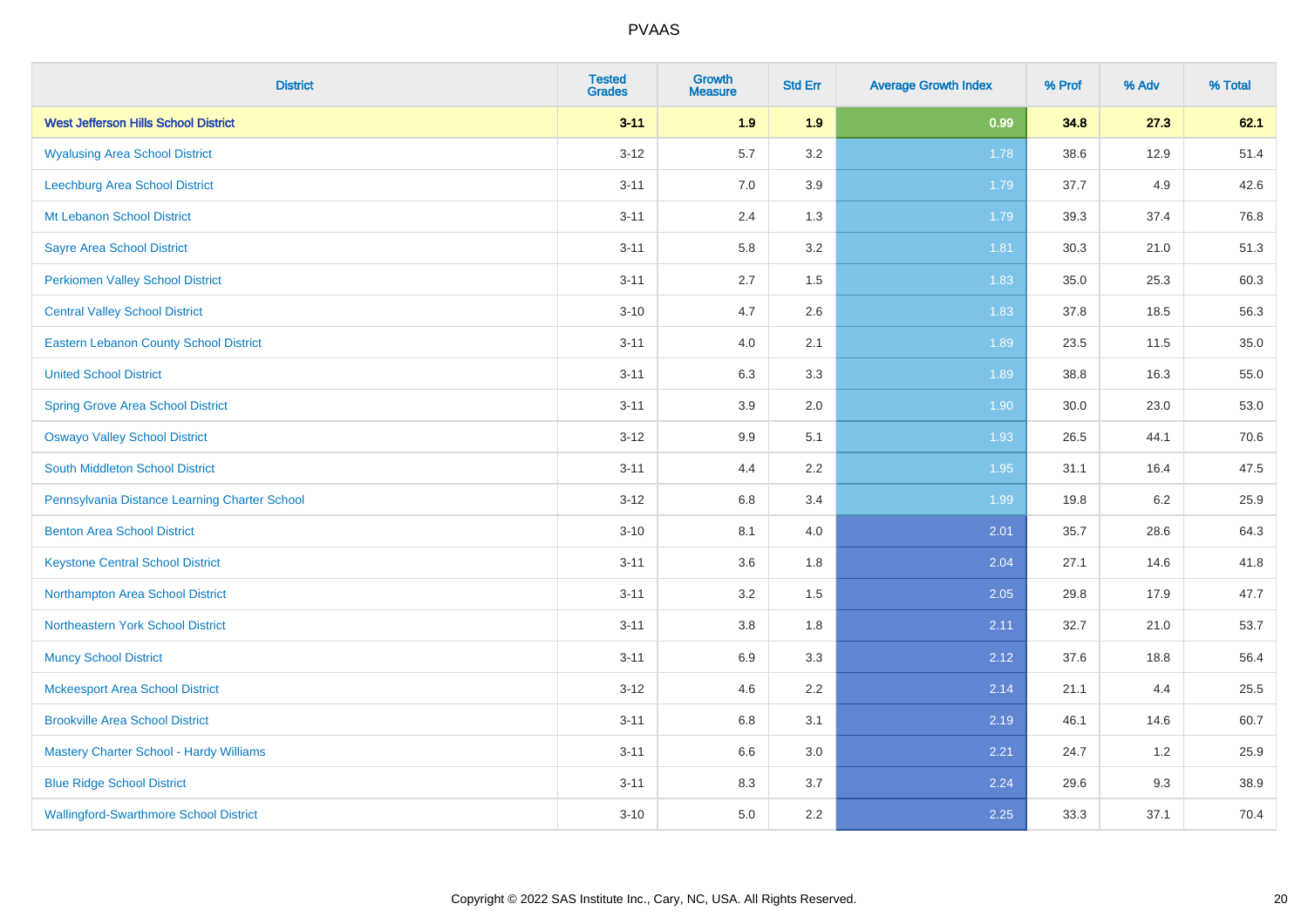| <b>District</b>                                    | <b>Tested</b><br><b>Grades</b> | <b>Growth</b><br><b>Measure</b> | <b>Std Err</b> | <b>Average Growth Index</b> | % Prof | % Adv | % Total |
|----------------------------------------------------|--------------------------------|---------------------------------|----------------|-----------------------------|--------|-------|---------|
| <b>West Jefferson Hills School District</b>        | $3 - 11$                       | 1.9                             | 1.9            | 0.99                        | 34.8   | 27.3  | 62.1    |
| <b>Glendale School District</b>                    | $3 - 10$                       | 7.9                             | 3.5            | 2.25                        | 42.6   | 9.3   | 51.8    |
| East Pennsboro Area School District                | $3 - 11$                       | 4.8                             | 2.1            | 2.26                        | 36.8   | 16.9  | 53.7    |
| <b>Brandywine Heights Area School District</b>     | $3 - 11$                       | 5.8                             | 2.6            | 2.27                        | 27.7   | 28.6  | 56.2    |
| Huntingdon Area School District                    | $3 - 11$                       | 5.8                             | 2.6            | 2.28                        | 27.8   | 17.4  | 45.2    |
| <b>Red Lion Area School District</b>               | $3 - 11$                       | 4.5                             | 1.9            | 2.31                        | 32.3   | 21.5  | 53.8    |
| <b>Bentworth School District</b>                   | $3 - 11$                       | 7.0                             | 3.0            | 2.36                        | 26.6   | 17.0  | 43.6    |
| Northern Lehigh School District                    | $3 - 12$                       | 6.1                             | 2.5            | 2.42                        | 21.4   | 18.0  | 39.3    |
| <b>Homer-Center School District</b>                | $3 - 11$                       | 8.8                             | 3.5            | 2.53                        | 38.0   | 17.7  | 55.8    |
| Northern Tioga School District                     | $3-12$                         | 6.8                             | 2.6            | 2.64                        | 25.0   | 16.9  | 41.9    |
| <b>Palisades School District</b>                   | $3 - 11$                       | 7.7                             | 2.9            | 2.66                        | 27.8   | 20.3  | 48.1    |
| <b>Commonwealth Charter Academy Charter School</b> | $3 - 10$                       | 4.2                             | 1.6            | 2.68                        | 27.0   | 15.6  | 42.5    |
| <b>Bedford Area School District</b>                | $3 - 11$                       | 6.4                             | 2.4            | 2.68                        | 31.0   | 20.6  | 51.6    |
| Saint Marys Area School District                   | $3 - 11$                       | 6.0                             | 2.2            | 2.69                        | 35.4   | 18.3  | 53.7    |
| <b>Crawford Central School District</b>            | $3 - 11$                       | 5.7                             | 2.1            | 2.71                        | 26.4   | 15.8  | 42.1    |
| <b>Tamaqua Area School District</b>                | $3 - 12$                       | 6.5                             | 2.4            | 2.72                        | 34.3   | 17.5  | 51.8    |
| <b>Donegal School District</b>                     | $3 - 12$                       | 5.9                             | 2.2            | 2.72                        | 34.1   | 23.1  | 57.2    |
| <b>Great Valley School District</b>                | $3 - 11$                       | 5.4                             | 2.0            | 2.77                        | 33.8   | 33.5  | 67.3    |
| <b>South Butler County School District</b>         | $3 - 10$                       | 6.3                             | 2.2            | 2.80                        | 37.8   | 19.2  | 57.0    |
| <b>Canton Area School District</b>                 | $3 - 11$                       | 8.4                             | 2.9            | 2.92                        | 13.8   | 23.0  | 36.8    |
| <b>Bald Eagle Area School District</b>             | $3 - 11$                       | 7.6                             | 2.5            | 3.00                        | 31.6   | 15.6  | 47.3    |
| <b>Line Mountain School District</b>               | $3 - 11$                       | 11.7                            | 3.9            | 3.01                        | 40.4   | 42.3  | 82.7    |
| <b>Lower Dauphin School District</b>               | $3 - 11$                       | 5.3                             | 1.8            | 3.03                        | 30.6   | 26.8  | 57.5    |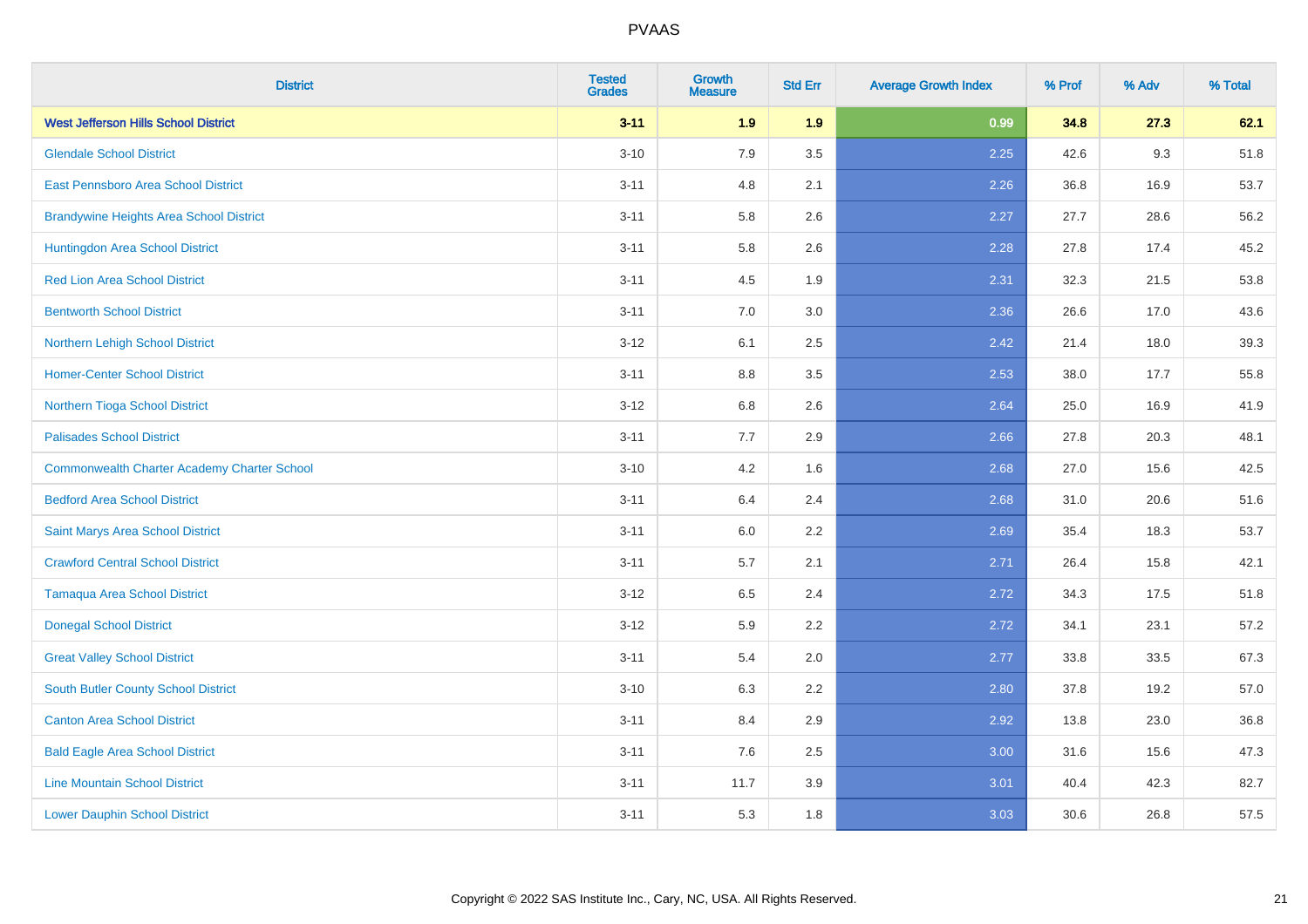| <b>District</b>                                 | <b>Tested</b><br><b>Grades</b> | <b>Growth</b><br><b>Measure</b> | <b>Std Err</b> | <b>Average Growth Index</b> | % Prof | % Adv | % Total |
|-------------------------------------------------|--------------------------------|---------------------------------|----------------|-----------------------------|--------|-------|---------|
| <b>West Jefferson Hills School District</b>     | $3 - 11$                       | 1.9                             | 1.9            | 0.99                        | 34.8   | 27.3  | 62.1    |
| <b>Allegheny-Clarion Valley School District</b> | $3 - 10$                       | 12.3                            | 4.1            | 3.03                        | 33.3   | 19.0  | 52.4    |
| <b>Upper Perkiomen School District</b>          | $3 - 11$                       | 5.7                             | 1.9            | 3.04                        | 25.4   | 19.9  | 45.4    |
| <b>Kane Area School District</b>                | $3 - 10$                       | 8.8                             | 2.9            | 3.07                        | 31.4   | 19.8  | 51.2    |
| Capital Area School for the Arts Charter School | $9 - 11$                       | 14.2                            | 4.5            | 3.13                        | 27.5   | 30.0  | 57.5    |
| <b>Greenwood School District</b>                | $3 - 11$                       | 11.3                            | 3.6            | 3.14                        | 31.2   | 32.8  | 63.9    |
| 21st Century Cyber Charter School               | $6 - 12$                       | 6.6                             | 2.1            | 3.16                        | 29.0   | 21.8  | 50.8    |
| <b>Avon Grove Charter School</b>                | $3 - 11$                       | 9.8                             | 3.1            | 3.18                        | 32.4   | 26.0  | 58.4    |
| <b>Apollo-Ridge School District</b>             | $3 - 12$                       | 9.5                             | 3.0            | 3.23                        | 34.0   | 9.4   | 43.4    |
| <b>Penncrest School District</b>                | $3 - 11$                       | 6.0                             | 1.9            | 3.24                        | 31.1   | 16.9  | 48.0    |
| <b>Upper Dauphin Area School District</b>       | $3 - 11$                       | 16.5                            | 5.1            | 3.26                        | 37.5   | 26.8  | 64.3    |
| <b>Steel Valley School District</b>             | $3 - 11$                       | 11.1                            | 3.3            | 3.33                        | 34.8   | 10.1  | 44.9    |
| South Fayette Township School District          | $3 - 11$                       | 6.0                             | 1.8            | 3.33                        | 32.2   | 38.3  | 70.5    |
| <b>Bellefonte Area School District</b>          | $3 - 11$                       | 6.7                             | 2.0            | 3.34                        | 28.8   | 21.5  | 50.2    |
| <b>Conrad Weiser Area School District</b>       | $3 - 11$                       | 7.1                             | 2.1            | 3.34                        | 28.2   | 14.4  | 42.6    |
| <b>Kutztown Area School District</b>            | $3 - 12$                       | 9.3                             | 2.8            | 3.34                        | 38.5   | 14.6  | 53.2    |
| Wilmington Area School District                 | $3 - 11$                       | 11.1                            | 3.3            | 3.37                        | 29.8   | 26.2  | 56.0    |
| <b>Fairview School District</b>                 | $3 - 11$                       | 8.3                             | 2.4            | 3.43                        | 41.9   | 34.9  | 76.7    |
| <b>Mars Area School District</b>                | $3 - 10$                       | 6.6                             | 1.9            | 3.45                        | 36.7   | 32.4  | 69.1    |
| <b>North Pocono School District</b>             | $3 - 11$                       | 13.1                            | 3.7            | 3.54                        | 31.4   | 33.3  | 64.7    |
| <b>York Suburban School District</b>            | $3 - 11$                       | 7.4                             | 2.1            | 3.55                        | 24.9   | 31.2  | 56.1    |
| Oil City Area School District                   | $3 - 11$                       | 8.6                             | 2.4            | 3.56                        | 29.1   | 13.1  | 42.2    |
| <b>Tredyffrin-Easttown School District</b>      | $3 - 10$                       | 8.7                             | 2.4            | 3.57                        | 35.2   | 35.8  | 71.0    |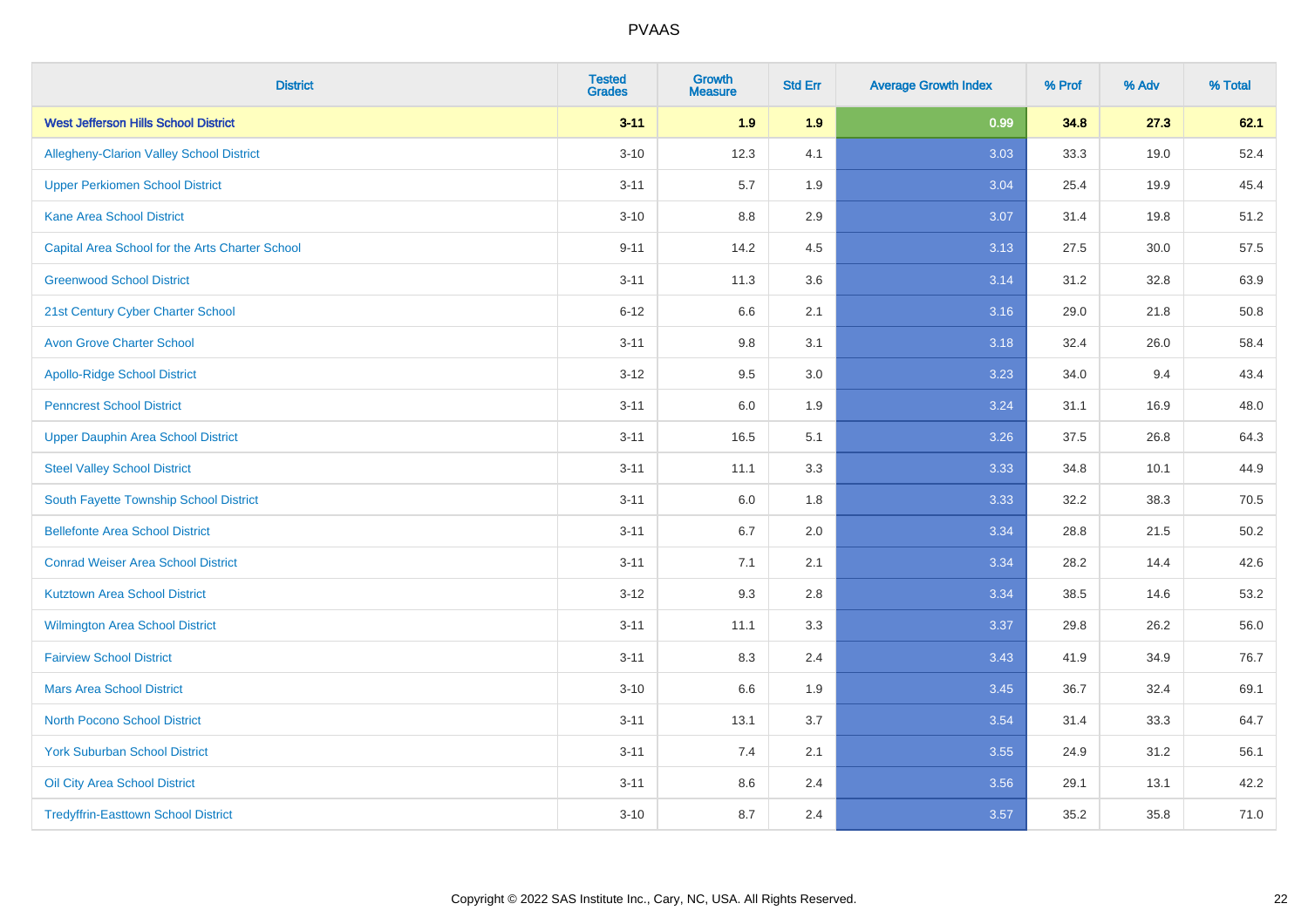| <b>District</b>                             | <b>Tested</b><br><b>Grades</b> | <b>Growth</b><br><b>Measure</b> | <b>Std Err</b> | <b>Average Growth Index</b> | % Prof | % Adv   | % Total |
|---------------------------------------------|--------------------------------|---------------------------------|----------------|-----------------------------|--------|---------|---------|
| <b>West Jefferson Hills School District</b> | $3 - 11$                       | 1.9                             | 1.9            | 0.99                        | 34.8   | 27.3    | 62.1    |
| <b>William Penn School District</b>         | $3 - 12$                       | 7.0                             | 1.9            | 3.61                        | 14.0   | $7.2\,$ | 21.3    |
| <b>Reading School District</b>              | $3 - 11$                       | 4.3                             | 1.2            | 3.71                        | 16.8   | $6.0\,$ | 22.8    |
| <b>Spring Cove School District</b>          | $3 - 11$                       | 9.1                             | 2.4            | 3.77                        | 31.8   | 25.4    | 57.1    |
| <b>Dover Area School District</b>           | $3 - 12$                       | 7.1                             | 1.9            | 3.78                        | 33.0   | 18.7    | 51.7    |
| <b>Hampton Township School District</b>     | $3 - 11$                       | 7.4                             | 2.0            | 3.79                        | 37.9   | 39.2    | 77.0    |
| <b>Juniata County School District</b>       | $3-12$                         | 7.7                             | 2.0            | 3.81                        | 22.9   | 18.9    | 41.8    |
| <b>Hazleton Area School District</b>        | $3 - 11$                       | 6.0                             | 1.6            | 3.85                        | 20.5   | 9.0     | 29.5    |
| <b>Warrior Run School District</b>          | $3 - 11$                       | 10.5                            | 2.7            | 3.86                        | 34.1   | 16.8    | 50.9    |
| <b>Dallas School District</b>               | $3 - 11$                       | 8.1                             | 2.1            | 3.87                        | 32.4   | 22.4    | 54.8    |
| <b>Phoenixville Area School District</b>    | $3 - 11$                       | 7.3                             | 1.8            | 3.96                        | 32.3   | 27.6    | 59.8    |
| Abington Heights School District            | $3 - 11$                       | 6.7                             | 1.7            | 4.00                        | 33.8   | 31.7    | 65.5    |
| <b>Radnor Township School District</b>      | $3 - 12$                       | $7.5\,$                         | 1.9            | 4.03                        | 33.0   | 38.3    | 71.3    |
| Downingtown Area School District            | $3 - 11$                       | 4.4                             | 1.1            | 4.06                        | 30.1   | 32.0    | 62.2    |
| <b>Ephrata Area School District</b>         | $3 - 11$                       | 6.8                             | 1.7            | 4.08                        | 31.6   | 17.1    | 48.8    |
| <b>Valley View School District</b>          | $3 - 11$                       | 9.3                             | 2.2            | 4.18                        | 26.6   | 23.1    | 49.7    |
| <b>Elizabethtown Area School District</b>   | $3-12$                         | 7.1                             | 1.7            | 4.19                        | 36.4   | 27.6    | 64.0    |
| <b>Laurel School District</b>               | $3 - 11$                       | 13.0                            | 3.1            | 4.19                        | 30.3   | 15.7    | 46.1    |
| Pennsylvania Leadership Charter School      | $3 - 11$                       | 8.0                             | 1.9            | 4.22                        | 33.1   | 27.8    | 60.9    |
| <b>Wallenpaupack Area School District</b>   | $3 - 11$                       | 8.8                             | 2.1            | 4.28                        | 28.5   | 18.9    | 47.4    |
| Maritime Academy Charter School             | $3 - 10$                       | 13.2                            | 3.1            | 4.29                        | 24.0   | 1.3     | 25.3    |
| <b>Coudersport Area School District</b>     | $3 - 11$                       | 14.8                            | 3.4            | 4.33                        | 34.7   | 28.0    | 62.7    |
| <b>West Allegheny School District</b>       | $3-12$                         | 8.6                             | 2.0            | 4.34                        | 37.3   | 27.2    | 64.5    |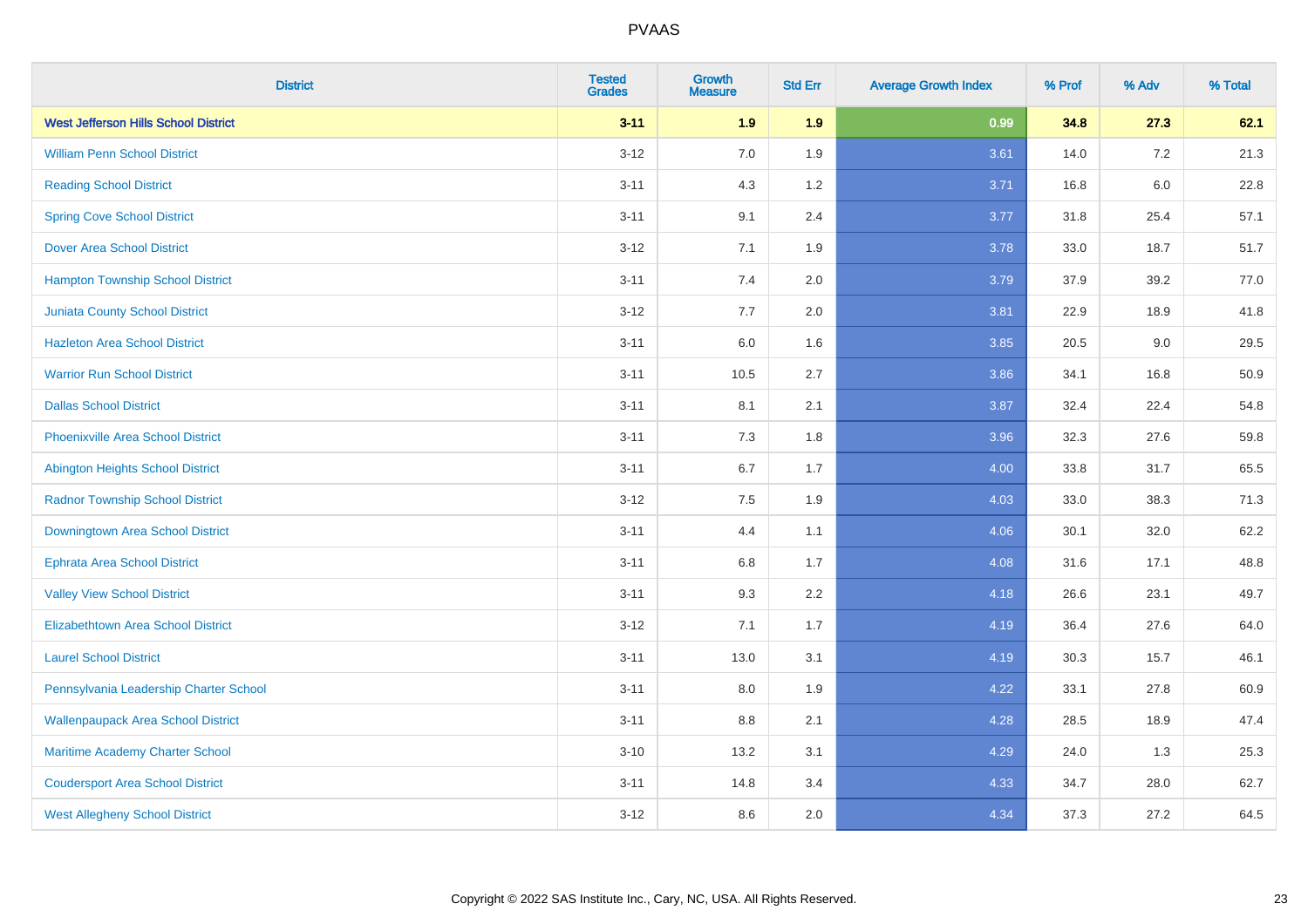| <b>District</b>                                | <b>Tested</b><br><b>Grades</b> | <b>Growth</b><br><b>Measure</b> | <b>Std Err</b> | <b>Average Growth Index</b> | % Prof | % Adv | % Total |
|------------------------------------------------|--------------------------------|---------------------------------|----------------|-----------------------------|--------|-------|---------|
| <b>West Jefferson Hills School District</b>    | $3 - 11$                       | 1.9                             | 1.9            | 0.99                        | 34.8   | 27.3  | 62.1    |
| <b>Lower Moreland Township School District</b> | $3 - 11$                       | 8.7                             | 2.0            | 4.35                        | 38.2   | 33.2  | 71.4    |
| <b>Pennsbury School District</b>               | $3 - 11$                       | 5.6                             | 1.3            | 4.38                        | 37.7   | 27.7  | 65.4    |
| <b>Montrose Area School District</b>           | $3 - 10$                       | 12.3                            | 2.8            | 4.41                        | 37.8   | 28.9  | 66.7    |
| <b>Conewago Valley School District</b>         | $3 - 12$                       | 7.6                             | 1.7            | 4.46                        | 41.3   | 19.4  | 60.6    |
| Northern York County School District           | $3 - 11$                       | 8.4                             | 1.8            | 4.63                        | 24.3   | 23.1  | 47.4    |
| <b>Stroudsburg Area School District</b>        | $3 - 11$                       | 7.5                             | 1.6            | 4.70                        | 30.4   | 18.3  | 48.7    |
| <b>West Perry School District</b>              | $3 - 11$                       | 11.0                            | 2.3            | 4.76                        | 26.9   | 20.5  | 47.4    |
| <b>Lakeland School District</b>                | $3 - 11$                       | 13.3                            | 2.8            | 4.80                        | 22.2   | 21.2  | 43.4    |
| <b>Penn Manor School District</b>              | $3 - 11$                       | 7.1                             | 1.5            | 4.82                        | 26.7   | 20.5  | 47.2    |
| <b>Iroquois School District</b>                | $3 - 11$                       | 13.6                            | 2.8            | 4.83                        | 33.3   | 16.0  | 49.4    |
| <b>Lehighton Area School District</b>          | $3 - 11$                       | 11.4                            | 2.4            | 4.84                        | 30.5   | 24.9  | 55.3    |
| <b>Belle Vernon Area School District</b>       | $3 - 11$                       | 11.1                            | 2.3            | 4.88                        | 31.6   | 25.4  | 57.1    |
| <b>Quaker Valley School District</b>           | $3 - 11$                       | 12.2                            | 2.5            | 4.90                        | 39.5   | 26.4  | 65.9    |
| <b>Easton Area School District</b>             | $3 - 12$                       | 6.3                             | 1.3            | 4.91                        | 24.1   | 13.0  | 37.1    |
| <b>Berlin Brothersvalley School District</b>   | $3 - 11$                       | 19.6                            | 4.0            | 4.93                        | 28.3   | 41.3  | 69.6    |
| <b>Pennridge School District</b>               | $3 - 10$                       | 7.4                             | 1.5            | 5.10                        | 32.0   | 27.6  | 59.6    |
| Pen Argyl Area School District                 | $3 - 12$                       | 12.8                            | 2.5            | 5.10                        | 28.5   | 23.8  | 52.3    |
| <b>Fleetwood Area School District</b>          | $3 - 10$                       | 10.4                            | 2.0            | 5.19                        | 31.7   | 25.8  | 57.5    |
| <b>West Branch Area School District</b>        | $3 - 11$                       | 17.0                            | 3.3            | 5.20                        | 47.1   | 19.1  | 66.2    |
| <b>Cornwall-Lebanon School District</b>        | $3 - 11$                       | 8.2                             | 1.6            | 5.24                        | 28.0   | 20.5  | 48.6    |
| <b>Avon Grove School District</b>              | $3 - 10$                       | 7.6                             | 1.4            | 5.29                        | 33.7   | 33.2  | 67.0    |
| Penns Valley Area School District              | $3-12$                         | 14.1                            | 2.6            | 5.33                        | 29.6   | 23.3  | 52.9    |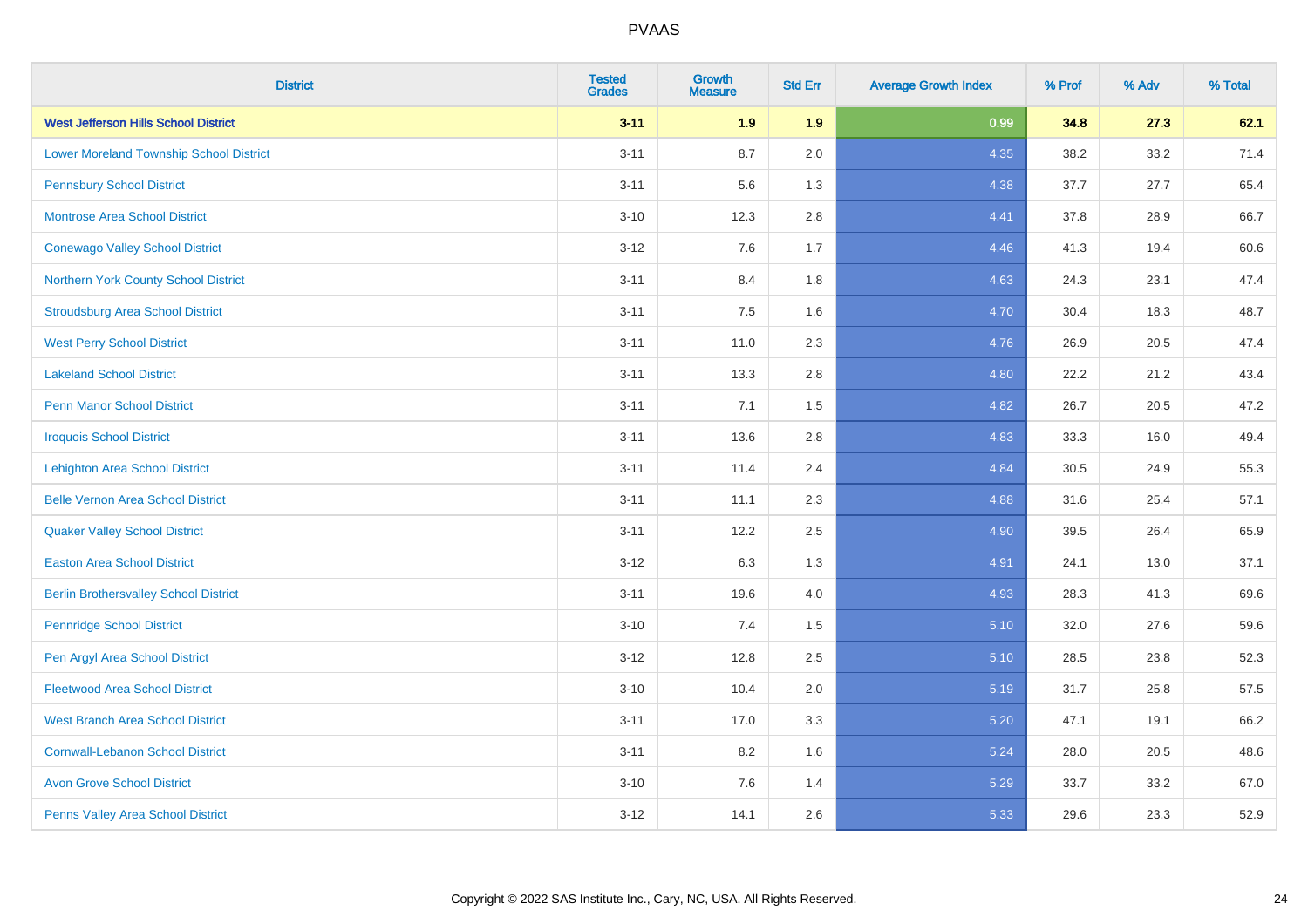| <b>District</b>                             | <b>Tested</b><br><b>Grades</b> | <b>Growth</b><br><b>Measure</b> | <b>Std Err</b> | <b>Average Growth Index</b> | % Prof | % Adv | % Total |
|---------------------------------------------|--------------------------------|---------------------------------|----------------|-----------------------------|--------|-------|---------|
| <b>West Jefferson Hills School District</b> | $3 - 11$                       | 1.9                             | 1.9            | 0.99                        | 34.8   | 27.3  | 62.1    |
| Lake-Lehman School District                 | $3 - 11$                       | 14.9                            | 2.8            | 5.34                        | 25.8   | 22.5  | 48.3    |
| <b>Pine-Richland School District</b>        | $3 - 11$                       | 9.3                             | 1.7            | 5.56                        | 42.3   | 35.8  | 78.1    |
| <b>Hermitage School District</b>            | $3 - 12$                       | 14.0                            | 2.5            | 5.59                        | 34.0   | 27.0  | 61.0    |
| Lampeter-Strasburg School District          | $3 - 12$                       | 11.0                            | 1.9            | 5.69                        | 35.4   | 32.3  | 67.7    |
| <b>Pequea Valley School District</b>        | $3 - 11$                       | 18.0                            | 3.1            | 5.74                        | 29.2   | 37.5  | 66.7    |
| <b>Harbor Creek School District</b>         | $3 - 11$                       | 13.4                            | 2.3            | 5.80                        | 34.5   | 40.7  | 75.2    |
| <b>Blue Mountain School District</b>        | $3 - 10$                       | 12.2                            | 2.1            | 5.81                        | 30.7   | 26.1  | 56.8    |
| <b>Punxsutawney Area School District</b>    | $3 - 11$                       | 15.8                            | 2.7            | 5.83                        | 18.6   | 29.0  | 47.6    |
| <b>Indiana Area School District</b>         | $3 - 11$                       | 12.0                            | 2.0            | 5.98                        | 30.0   | 30.4  | 60.3    |
| <b>Agora Cyber Charter School</b>           | $3 - 11$                       | 14.6                            | 2.4            | 6.03                        | 24.7   | 19.5  | 44.2    |
| <b>Franklin Regional School District</b>    | $3 - 11$                       | 11.3                            | 1.8            | 6.13                        | 30.0   | 35.0  | 65.0    |
| <b>Tuscarora School District</b>            | $3 - 11$                       | 13.4                            | 2.2            | 6.20                        | 37.1   | 26.3  | 63.4    |
| <b>Armstrong School District</b>            | $3 - 11$                       | 9.8                             | 1.6            | 6.22                        | 32.8   | 24.6  | 57.4    |
| <b>Cocalico School District</b>             | $3 - 11$                       | 12.3                            | 1.9            | 6.48                        | 28.2   | 32.3  | 60.5    |
| <b>Manheim Central School District</b>      | $3 - 11$                       | 12.8                            | 2.0            | 6.52                        | 27.8   | 35.4  | 63.2    |
| <b>Neshaminy School District</b>            | $3 - 11$                       | 8.6                             | 1.3            | 6.56                        | 31.3   | 23.9  | 55.2    |
| <b>Millcreek Township School District</b>   | $3 - 11$                       | 9.1                             | 1.4            | 6.61                        | 34.5   | 30.1  | 64.6    |
| <b>Methacton School District</b>            | $3 - 11$                       | 11.0                            | 1.6            | 6.94                        | 36.0   | 33.6  | 69.6    |
| <b>Camp Hill School District</b>            | $3-12$                         | 20.7                            | 2.9            | 7.00                        | 32.3   | 41.4  | 73.7    |
| <b>Whitehall-Coplay School District</b>     | $3 - 11$                       | 11.8                            | 1.7            | 7.06                        | 32.3   | 21.7  | 54.0    |
| <b>Upper Merion Area School District</b>    | $3 - 11$                       | 14.0                            | 2.0            | 7.15                        | 34.4   | 32.6  | 67.0    |
| <b>Danville Area School District</b>        | $3 - 11$                       | 18.4                            | 2.6            | 7.19                        | 32.0   | 46.1  | 78.1    |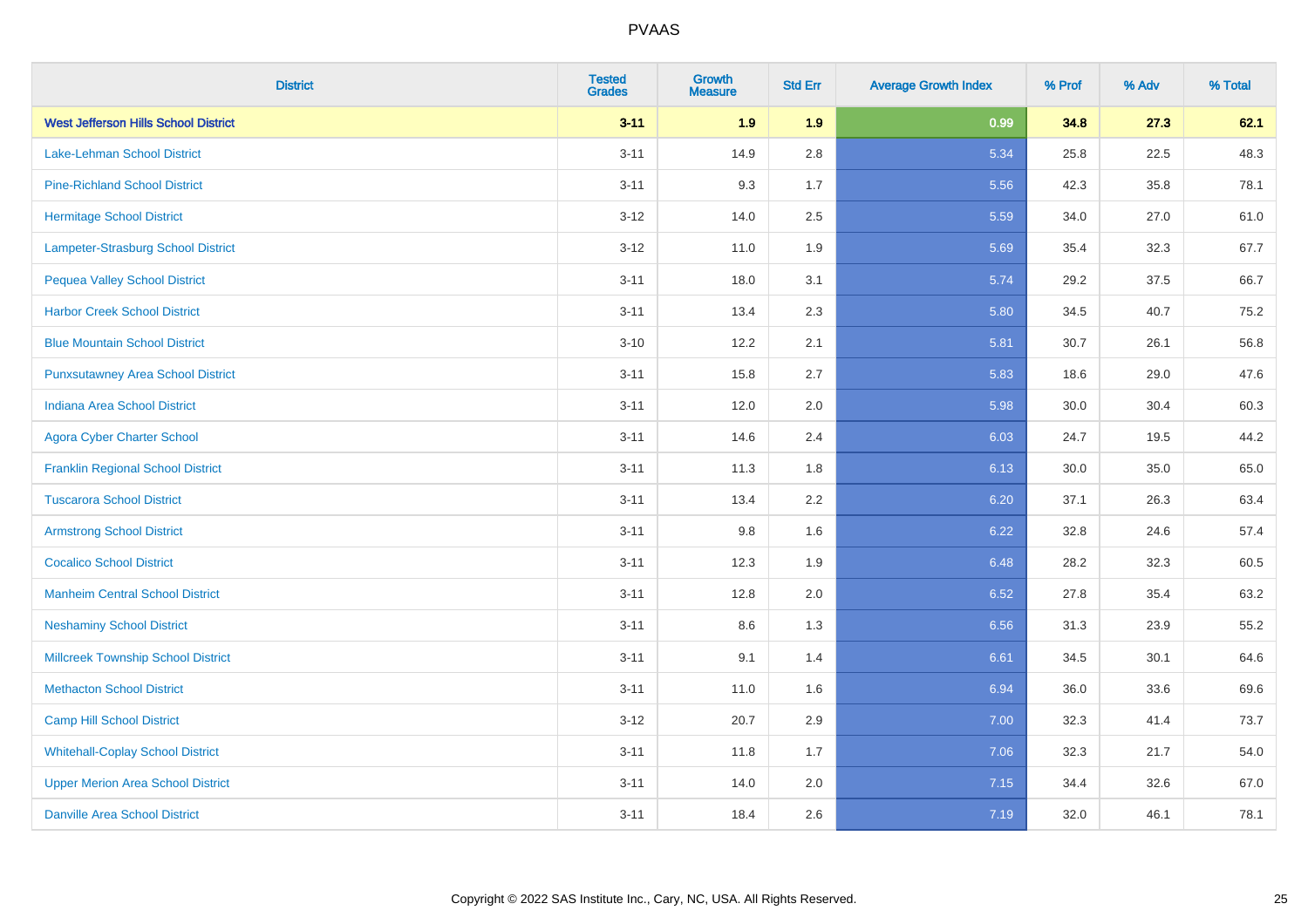| <b>District</b>                               | <b>Tested</b><br><b>Grades</b> | <b>Growth</b><br><b>Measure</b> | <b>Std Err</b> | <b>Average Growth Index</b> | % Prof | % Adv | % Total |
|-----------------------------------------------|--------------------------------|---------------------------------|----------------|-----------------------------|--------|-------|---------|
| <b>West Jefferson Hills School District</b>   | $3 - 11$                       | 1.9                             | 1.9            | 0.99                        | 34.8   | 27.3  | 62.1    |
| <b>Mountain View School District</b>          | $3 - 11$                       | 24.2                            | 3.4            | 7.20                        | 45.8   | 37.3  | 83.0    |
| <b>Manheim Township School District</b>       | $3 - 12$                       | 10.9                            | 1.5            | 7.51                        | 30.9   | 31.0  | 61.9    |
| <b>East Penn School District</b>              | $3 - 11$                       | 8.9                             | 1.2            | 7.61                        | 32.8   | 26.4  | 59.2    |
| <b>Mifflin County School District</b>         | $3 - 11$                       | 12.3                            | 1.6            | 7.69                        | 35.1   | 15.1  | 50.3    |
| <b>Upper Saint Clair School District</b>      | $3 - 11$                       | 13.8                            | 1.8            | 7.86                        | 32.2   | 44.5  | 76.7    |
| <b>Peters Township School District</b>        | $3 - 11$                       | 14.1                            | 1.7            | 8.16                        | 35.2   | 41.6  | 76.8    |
| <b>Collegium Charter School</b>               | $3 - 10$                       | 21.2                            | 2.6            | 8.18                        | 25.4   | 16.4  | 41.8    |
| <b>Upper Darby School District</b>            | $3 - 12$                       | 11.2                            | 1.4            | 8.28                        | 23.8   | 11.8  | 35.6    |
| <b>Saucon Valley School District</b>          | $3 - 11$                       | 18.9                            | 2.2            | 8.48                        | 26.0   | 39.6  | 65.6    |
| <b>Southern York County School District</b>   | $3 - 11$                       | 15.5                            | 1.8            | 8.48                        | 37.6   | 29.2  | 66.8    |
| <b>Central York School District</b>           | $3 - 12$                       | 12.9                            | 1.5            | 8.64                        | 31.4   | 24.1  | 55.5    |
| <b>Marple Newtown School District</b>         | $3 - 11$                       | 20.6                            | 2.3            | 8.95                        | 31.1   | 42.7  | 73.8    |
| Palmyra Area School District                  | $3 - 11$                       | 16.2                            | 1.8            | 9.02                        | 38.8   | 34.0  | 72.8    |
| <b>Unionville-Chadds Ford School District</b> | $3 - 11$                       | 15.8                            | 1.7            | 9.12                        | 31.2   | 48.0  | 79.2    |
| <b>Wayne Highlands School District</b>        | $3 - 11$                       | 22.5                            | 2.5            | 9.16                        | 33.8   | 40.4  | 74.2    |
| Fox Chapel Area School District               | $3 - 11$                       | 17.6                            | 1.9            | 9.47                        | 22.9   | 52.0  | 74.9    |
| <b>Delaware Valley School District</b>        | $3 - 11$                       | 15.7                            | 1.6            | 9.62                        | 36.7   | 32.1  | 68.8    |
| <b>New Hope-Solebury School District</b>      | $3 - 11$                       | 28.8                            | 2.9            | 9.77                        | 31.6   | 50.0  | 81.6    |
| <b>Loyalsock Township School District</b>     | $3-12$                         | 26.7                            | 2.7            | 9.92                        | 36.8   | 35.1  | 71.9    |
| <b>Derry Township School District</b>         | $3 - 10$                       | 20.1                            | 2.0            | 10.20                       | 32.8   | 46.9  | 79.7    |
| <b>Hempfield School District</b>              | $3 - 11$                       | 13.4                            | 1.3            | 10.53                       | 29.9   | 36.8  | 66.7    |
| <b>Warwick School District</b>                | $3 - 11$                       | 21.7                            | 1.8            | 11.76                       | 27.7   | 36.3  | 64.0    |